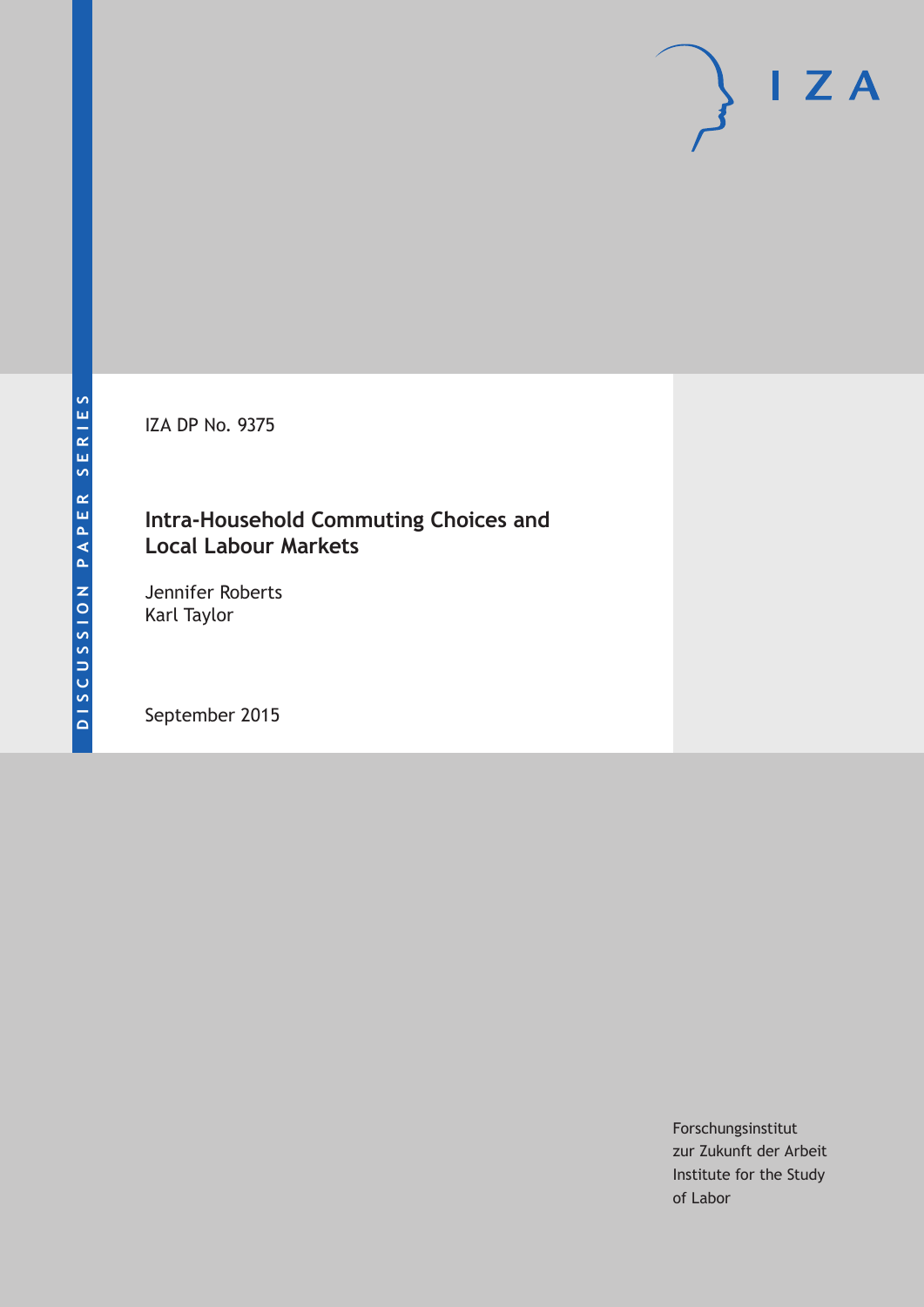# **Intra-Household Commuting Choices and Local Labour Markets**

# **Jennifer Roberts**

*University of Sheffield* 

# **Karl Taylor**

*University of Sheffield and IZA* 

Discussion Paper No. 9375 September 2015

IZA

P.O. Box 7240 53072 Bonn **Germany** 

Phone: +49-228-3894-0 Fax: +49-228-3894-180 E-mail: iza@iza.org

Any opinions expressed here are those of the author(s) and not those of IZA. Research published in this series may include views on policy, but the institute itself takes no institutional policy positions. The IZA research network is committed to the IZA Guiding Principles of Research Integrity.

The Institute for the Study of Labor (IZA) in Bonn is a local and virtual international research center and a place of communication between science, politics and business. IZA is an independent nonprofit organization supported by Deutsche Post Foundation. The center is associated with the University of Bonn and offers a stimulating research environment through its international network, workshops and conferences, data service, project support, research visits and doctoral program. IZA engages in (i) original and internationally competitive research in all fields of labor economics, (ii) development of policy concepts, and (iii) dissemination of research results and concepts to the interested public.

IZA Discussion Papers often represent preliminary work and are circulated to encourage discussion. Citation of such a paper should account for its provisional character. A revised version may be available directly from the author.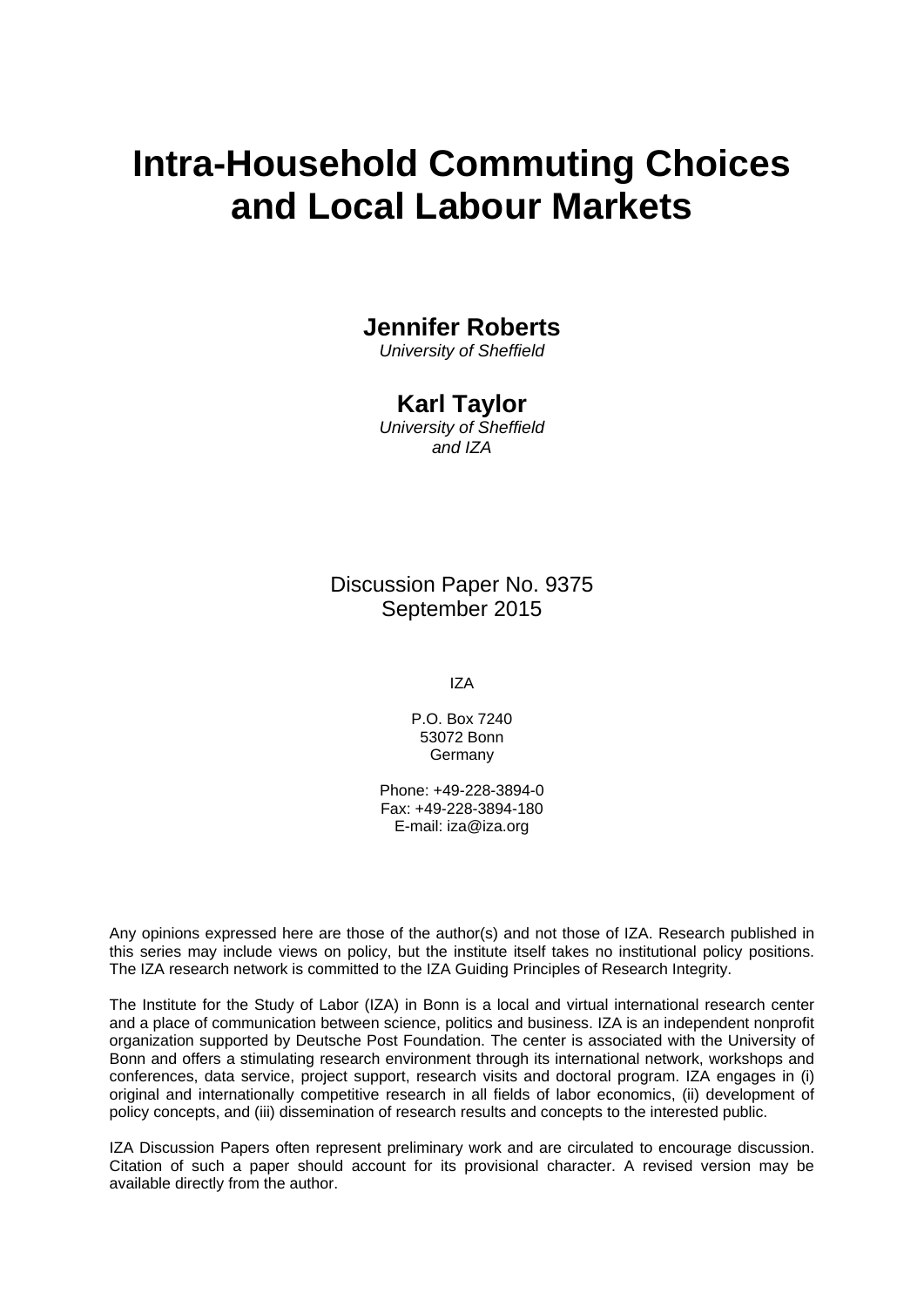IZA Discussion Paper No. 9375 September 2015

# **ABSTRACT**

# **Intra-Household Commuting Choices and Local Labour Markets\***

While the job search literature has increasingly recognised the importance of the spatial distribution of employment opportunities, local labour market conditions have been a notable omission from much of the empirical literature on commuting outcomes. This study of the commute times of dual earner couples in England and Wales finds that local labour market conditions are closely associated with commute times and their effects are not gender neutral. Male commute times are much more sensitive to local unemployment rates than women's; where women earn less than one-third of household income, their commute times do not seem to be sensitive to local unemployment. In addition, the more conducive the local labour market is to female employment, the less time women spend commuting. On average the 'female friendliness' of the local labour market has no effect on male commute times, but in households where women earn the majority of household income, men commute further if the local labour market is female friendly. We also show that it is important to account for the heterogeneity of household types; there are important differences in our results according to female income share, housing tenure, mover status and mode of travel.

JEL Classification: D19, J24, R40

Keywords: commuting, local labour market, dual earner households

Corresponding author:

 $\overline{a}$ 

Jennifer Roberts Department of Economics University of Sheffield 9 Mappin Street Sheffield S1 4DT United Kingdom E-mail: j.r.roberts@shef.ac.uk

<sup>\*</sup> We are grateful to the UK Data Archive for access to the Understanding Society data (University of Essex, 2014). We also thank Arne Rise Hole and Steven McIntosh for very useful comments on an earlier version of this paper.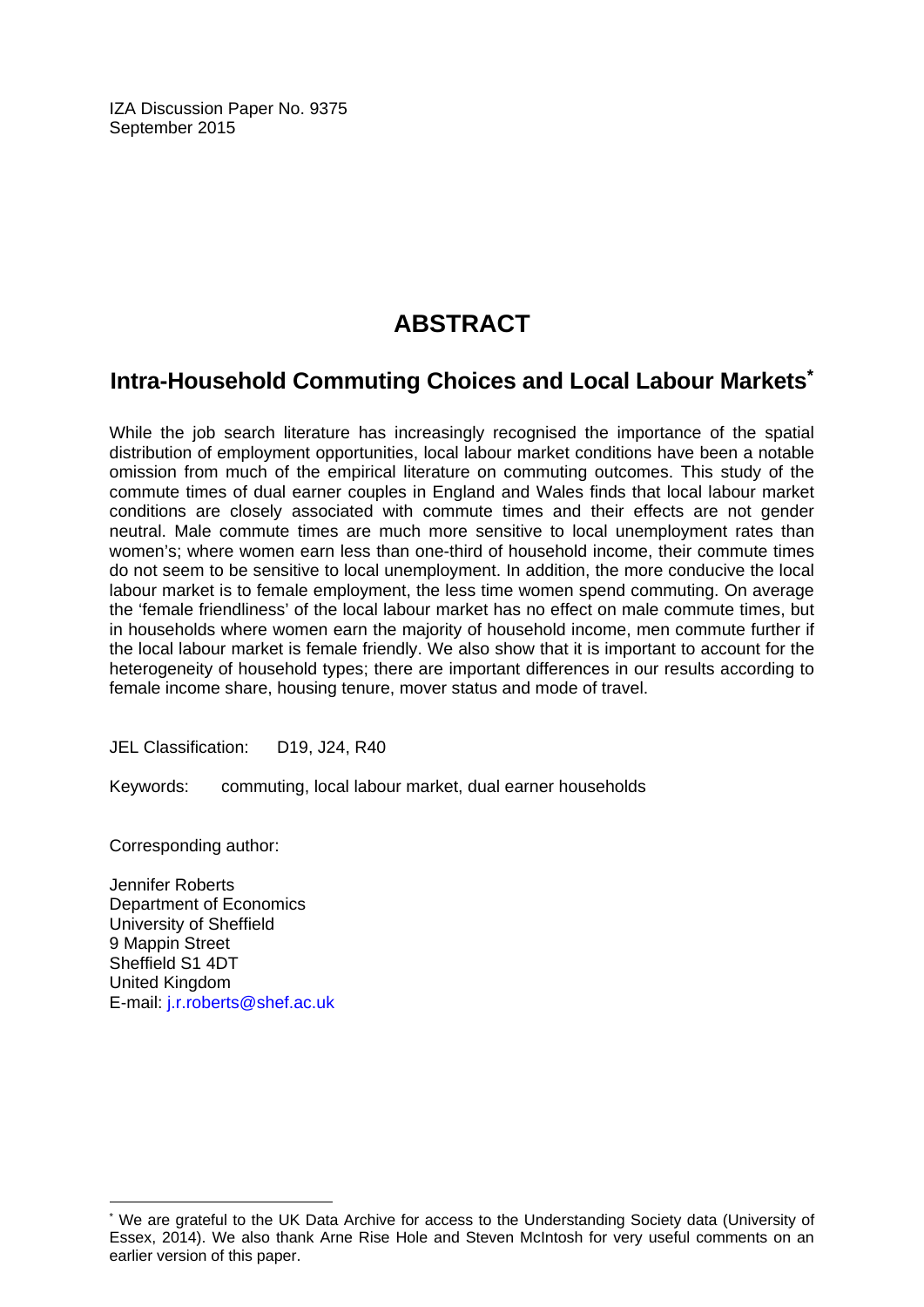#### **INTRODUCTION**

This paper explores the commuting behaviour of dual earner households, and in particular considers how local labour market conditions, including gendered measures, impact on the commuting time of both spouses. Commuting is an important feature of the modern economy; in 1995/97, the average worker in Britain commuted for 48 minutes per day, and this had increased to 56 minutes by 2012 (Department for Transport, 2014). There is also evidence that commuting confers disutility, being detrimental to both mental and physical health (Martin et al., 2015: Roberts et al., 2011; Stutzer and Frey, 2008); and in Kahneman et al.'s (2004) seminal work on experienced utility, commuting was associated with the lowest level of positive affects among a broad list of daily activities for working women in the US.

Commuting is of interest to economists because it is the conduit between two markets: labour and housing. However, labour and urban economists have approached the subject quite differently. In labour economics the focus has been on commuting and wage bargaining, assuming that the housing market is in equilibrium. Individuals choose their home location based on factors such as price, location and amenities, and longer commutes are assumed to be compensated by higher wages, or other improved terms and conditions of work (Manning, 2003; Leigh, 1986; Mulalic et al., 2014). In contrast urban economics assumes that the labour market is in equilibrium. Individuals choose their place of work based on factors such as pay and prospects, and then try to minimise their commute subject to the constraints of housing price and quality (Glaeser et al., 2008; Simpson and van der Veen, 1992). The job search literature has been extended to consider both job and residential search, forming a link between these two areas of research (Rouwendal, 2004; van Ommeren 1998). Spatial factors are important in labour market analysis because the spatial distribution of workers (and jobs) introduces frictions and therefore has implications for unemployment (Patacchini and Zenou, 2006). Despite the clear theoretical links between job search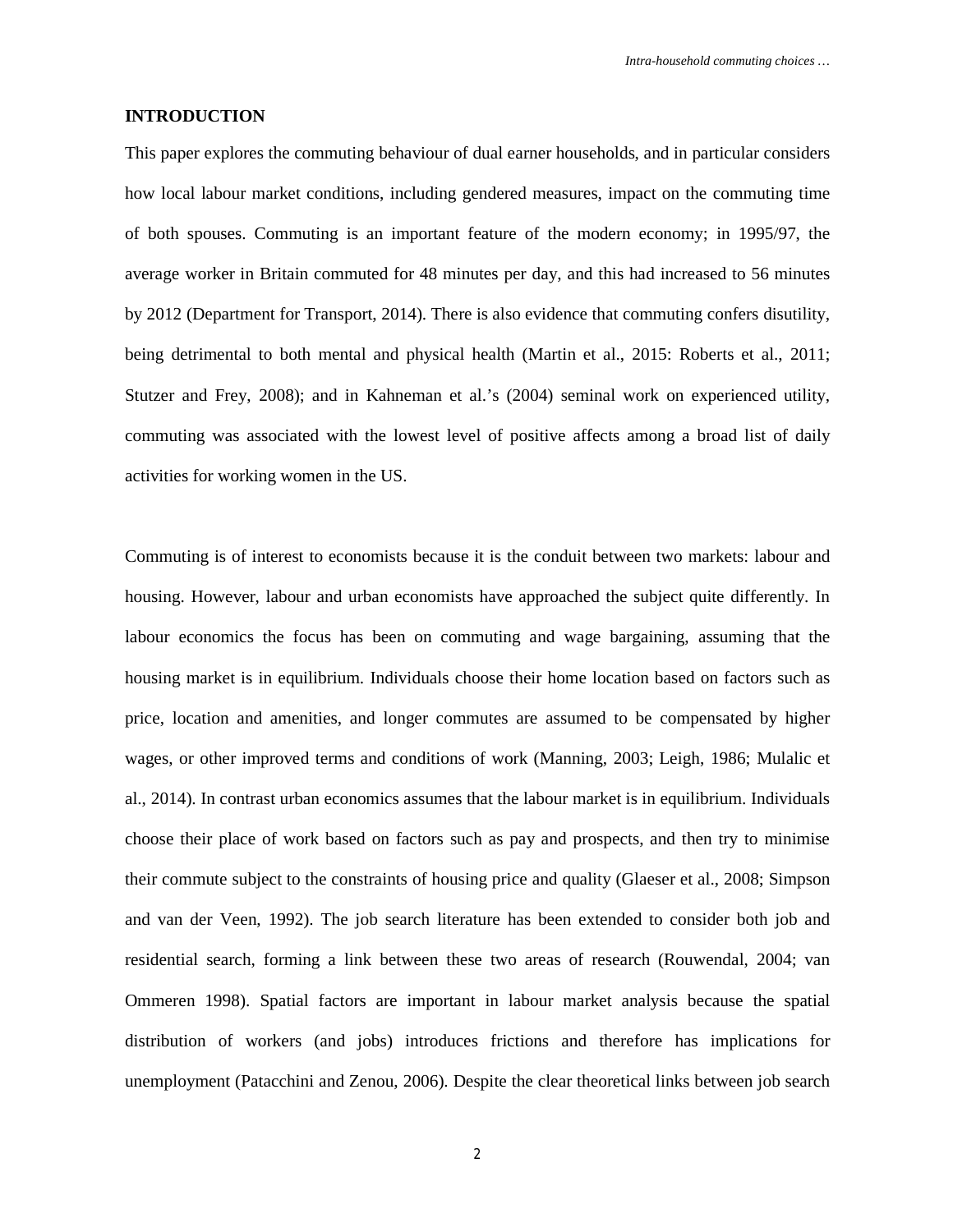and commuting there are virtually no empirical studies of commuting that take account of local labour market conditions.

One thing that labour and urban economics have in common is that their emphasis has tended to be on individual decision making. Household location theory and commuting models usually assume only a single wage earner (Sultana, 2006). Similarly labour economics and search theory largely focus on individual labour market outcomes. Much less attention has been paid to the commuting behaviour of couples, despite the fact that 67% of working age adults in the UK live in a household as part of couple.<sup>1</sup> Couples make joint decisions as a result of a bargaining process and while they necessarily must reach the same decision on the choice of home location, spouses can make separate (but dependent) employment location decisions, thus the location of their home dictates each spouses commute time given their employment choices. This premise forms the basis of our theoretical framework presented in the next section.

In this paper we advance the literature on commuting decisions in four main directions. Firstly, we extend the job location model of Beesley and Dalvi (1974) to form hypotheses around the commuting behaviour of different types of dual earner households. Secondly, we consider the interdependent commuting decisions of dual earner couples, in a random effects seemingly unrelated regression (SUR) framework, which allows for correlation between the unobservable components of couple commute times. Thirdly, we explore how local labour market conditions, including gender specific conditions, affect commuting outcomes. Finally, we use the most recent data available from a large longitudinal household survey for the UK, which allow us to explore differences across a number of different types of dual earner households, distinguished by: female income share; mover status, commuting mode and housing tenure. Our results reveal that poorer local labour market conditions are associated with longer commuting times for both men and

 1 Percentage calculated from UK Household Longitudinal Study wave 4, 2012-14 (University of Essex, 2014).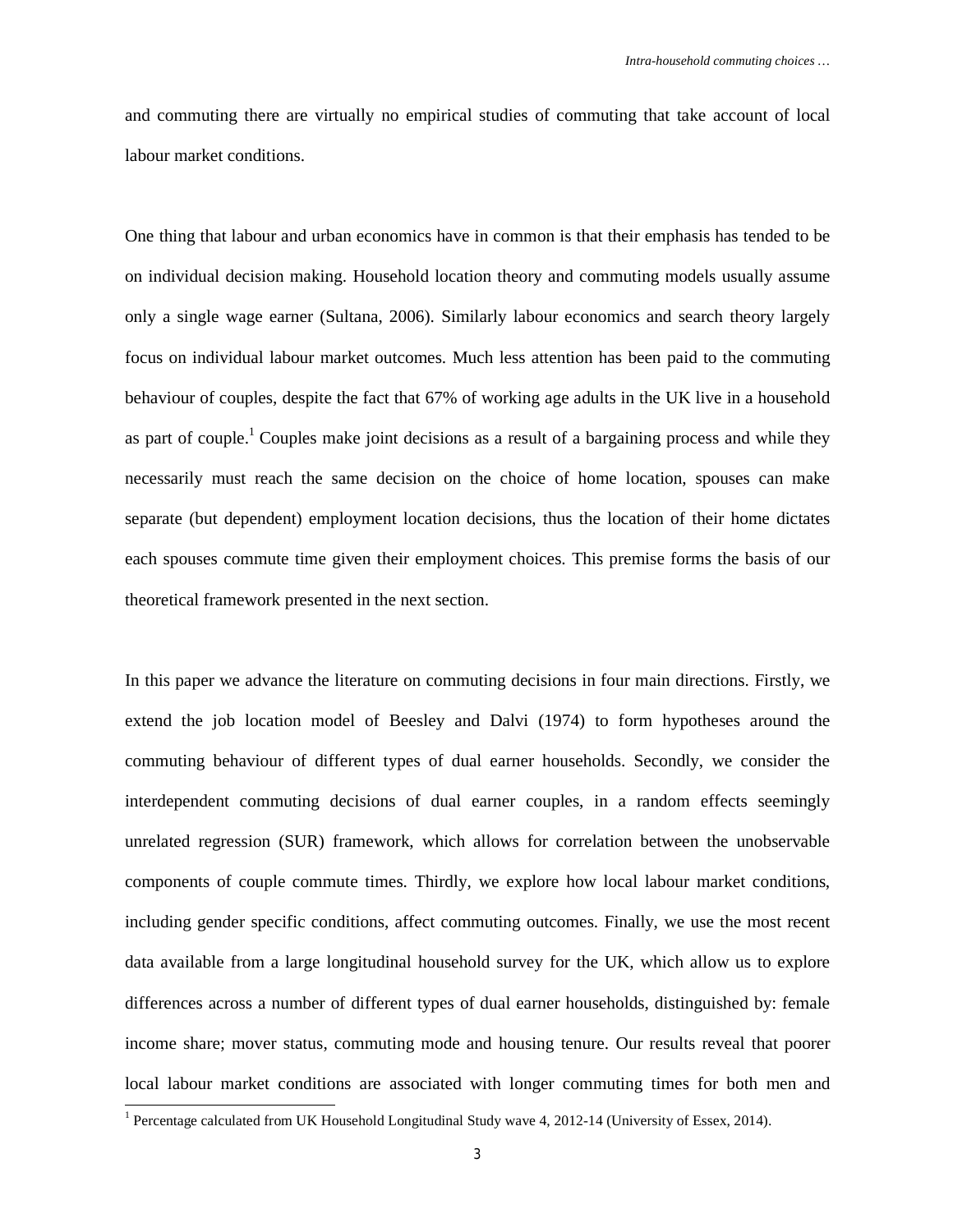women, and that where local labour markets are more conducive to female employment, women commute for less time. We also show that it is important account for heterogeneity of the household types because there are important differences in our results according to female income share, housing tenure, mover status and mode of travel.

#### **THEORETICAL FRAMEWORK AND EXISTING LITERATURE**

Most studies of urban household location derive from theoretical models based on a monocentric city and a single wage earner (Muth 1969; Mills, 1967; Alonso, 1964). Extensions have included both multiple employment centres (see for example Rouwendal, 1998) and, to a lesser extent, dual earner households (van Ommeren, 1998). We focus here on the latter since this is the subject of our empirical work, but it is worth noting that our empirical model makes no assumptions about the monocentric nature of employment concentrations. The theoretical foundations for our work extend the job location model of Beesley and Dalvi (1974) who explore spatial equilibrium and the journey to work for individual decision makers.<sup>2</sup> The journey to work is a result of decisions on both job location and home location. While in some circumstances these might be viewed as simultaneous decisions, and this has been the focus of some of the recent search literature (see for example Deding et al., 2009; van Ommeren, 2000), in reality most decisions will proceed from one fixed point; so at any point in time either the job is fixed and the relevant decision is where to live, or the home location is fixed and the decision is where to work. We argue here that the latter is a reasonable assumption for many households, because job moves are generally easier than home moves. This is especially true for home owners and those households with children, where other factors such as housing market rigidities and concerns over school access constrain location choices. It is also a valid assumption in the context of dual earner households where any

<sup>&</sup>lt;sup>2</sup> While Beesley and Dalvi (1974) do not consider dual earner households they do acknowledge that the decision making framework of men and women in relation to job location may differ.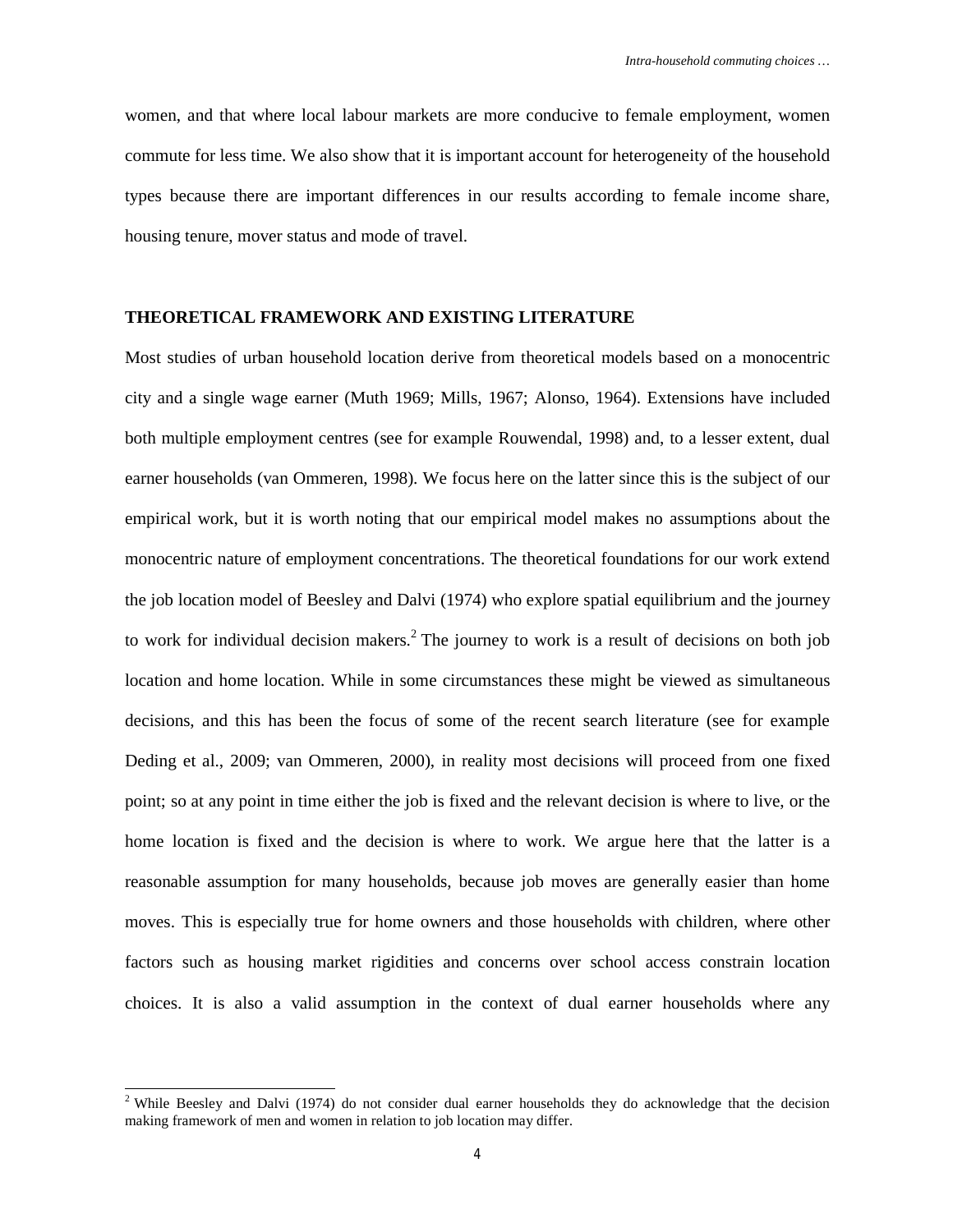compromise over the employment choices of both workers also constrain relocation (Clark et al., 2003; van Ommeren et al., 1998; Kim, 1995).

The following assumptions underlie the model of Beesley and Dalvi (1974): households attempt to maximise their utility function;<sup>3</sup> the location of job sites is pre-determined;<sup>4</sup> the characteristics of the transport system are fixed and transport quality is uniform by location;<sup>5</sup> transport costs depend both on the value of time and the money cost. When making job search decisions an individual's goal is to maximise net income  $(W)$ , the income that remains after paying transport costs and (fixed) rent.<sup>6</sup>  $Yi(j)$  is the income that can be earned from a job near (distant) to the home location, and Xij is the cost of travel between sites i and j. Then  $Z(t) = Yj - Yi \ge 0$ , because X is always positive by assumption. Z is an increasing function of the distance between  $i$  and  $j$  measured in time (*t*) units, and the second-order derivative is  $\lt 0$ , implying there is an upper limit on the amount of income the individual can earn by taking up a distant job. The model also assumes that transport cost  $X(t)$  is a function of the time input, with a positive second-order derivative. With Ri as (fixed) rent at site *i*, the individual's net income (*W*) is,  $W = Yi + Z(tij) - Ri - Xtij$ . Differentiating this with respect to t gives,  $Z'(tij) = X' tij$ , which states that the individual will commute up to the point where the marginal increase in income is equal to the marginal increase in transport costs.

Two factors contribute to the complexity of the decision. Firstly, in a standard time allocation framework the distance an individual is willing to travel to access a 'better' job is dependent on

 $3$  We implicitly assume a single household utility function maximised by either an altruistic household head (Becker, 1981) or via consensus (Samuelson, 1956). Extensions in the literature consider cooperative (Manser and Brown, 1980; McElroy and Horney, 1981) and non-cooperative household bargaining models (Lundberg and Pollak, 1993; Hoddinott and Haddad, 1995). While these differ as to how utility is maximised they share the common implication that the relative contribution of each spouse to total household income is important. We return to this in our empirical work where we explore the 'income pooling' hypothesis.

<sup>&</sup>lt;sup>4</sup> This means that firms have already found the spatial equilibrium for their productive activities, so that there is no twoway interaction between the location of job sites and home sites.

 $<sup>5</sup>$  In our empirical work we can explore this assumption because we know whether or not our households have access to</sup> a car and which mode of transport they use to commute to work.

<sup>&</sup>lt;sup>6</sup> Rent is fixed in this job location model because residence is fixed.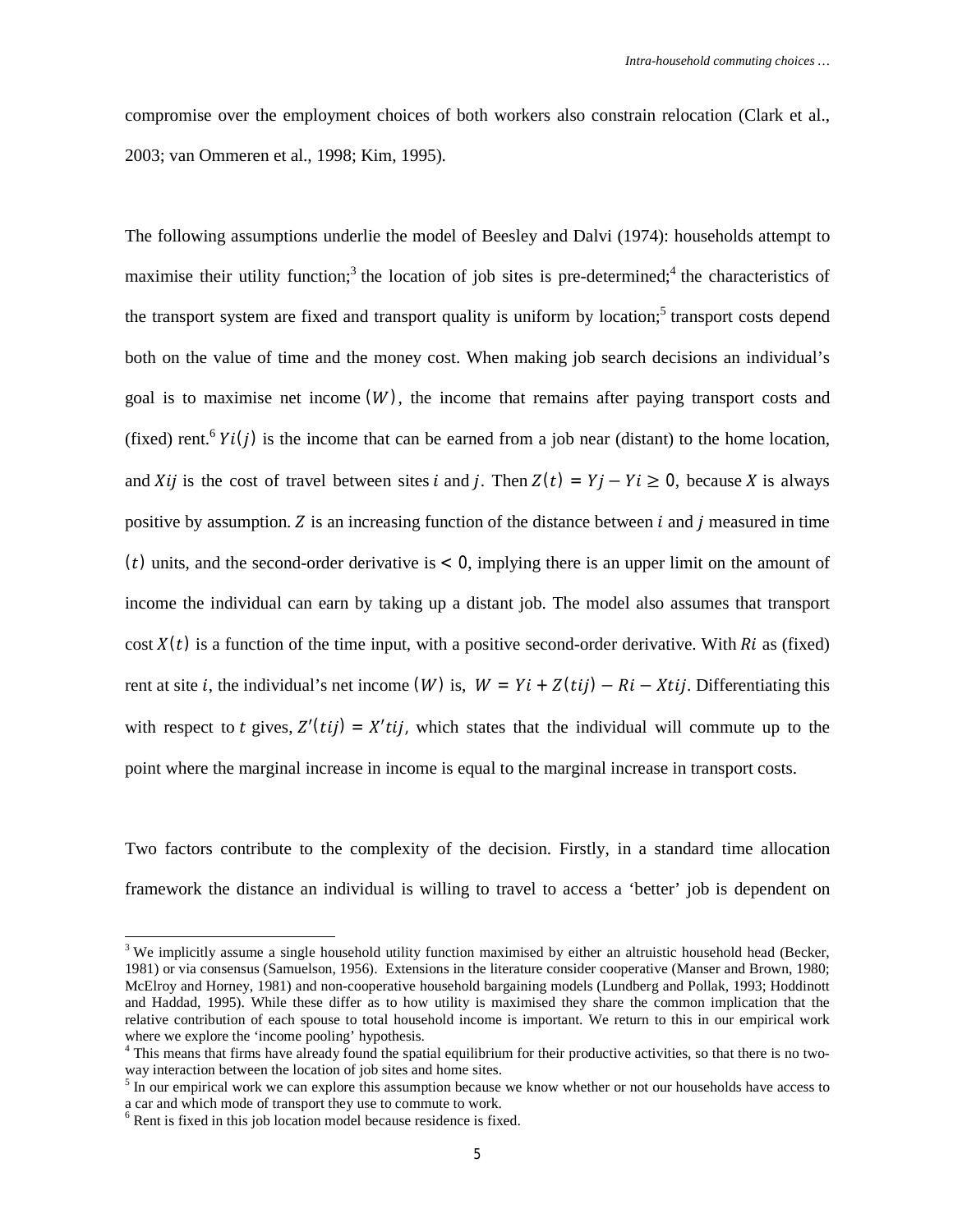their value of leisure time; the higher this value the less willingness to travel. The different market earning potential of each spouse, as well as their differential responsibilities for domestic labour, will affect their value of leisure time (Becker, 1965; 1985). Secondly, there is a limit to the search for a better job from a given home location, because at some threshold the household will relocate, which will cause a reduction in journey time. Theory and evidence suggest that dual earner households, as well as those households with children, and homeowners, may have a higher move threshold (and thus a lower propensity to move) than single, or childless households, or renters (Deding et al., 2009; Clark et al., 2003).

Beesley and Dalvi (1974) suggest a simplified typology of individuals dependent on value of time and utility of income; this typology is shown in Figure 1. Type B (C) individuals who have low (high) value of time and high (low) utility of income will commute longer (shorter) distances. So for example, women who are subject to high domestic demands and have a low need for income are Type C, whereas women with no children and whose husband is out of work are Type B. Types A and D individuals are subject to conflicting effects of the value of time and utility of income, and thus their commuting decisions will be affected to a greater extent by a range of other factors reflecting individual characteristics, household responsibilities, labour market position and local labour market conditions. We explore all of these factors in our empirical work, allowing also for correlation between the commuting times of male and female spouses.

A general finding from the commuting literature is that on average women tend to commute less than men (see for example Roberts et al., 2011; Gordon et al., 1989; White, 1986) and a number of explanations have been suggested for this. Women tend to work shorter hours and earn a lower hourly wage than men, thus commuting is relatively more expensive for them. Women tend to provide the majority of domestic work and childcare and are typically the secondary wage earner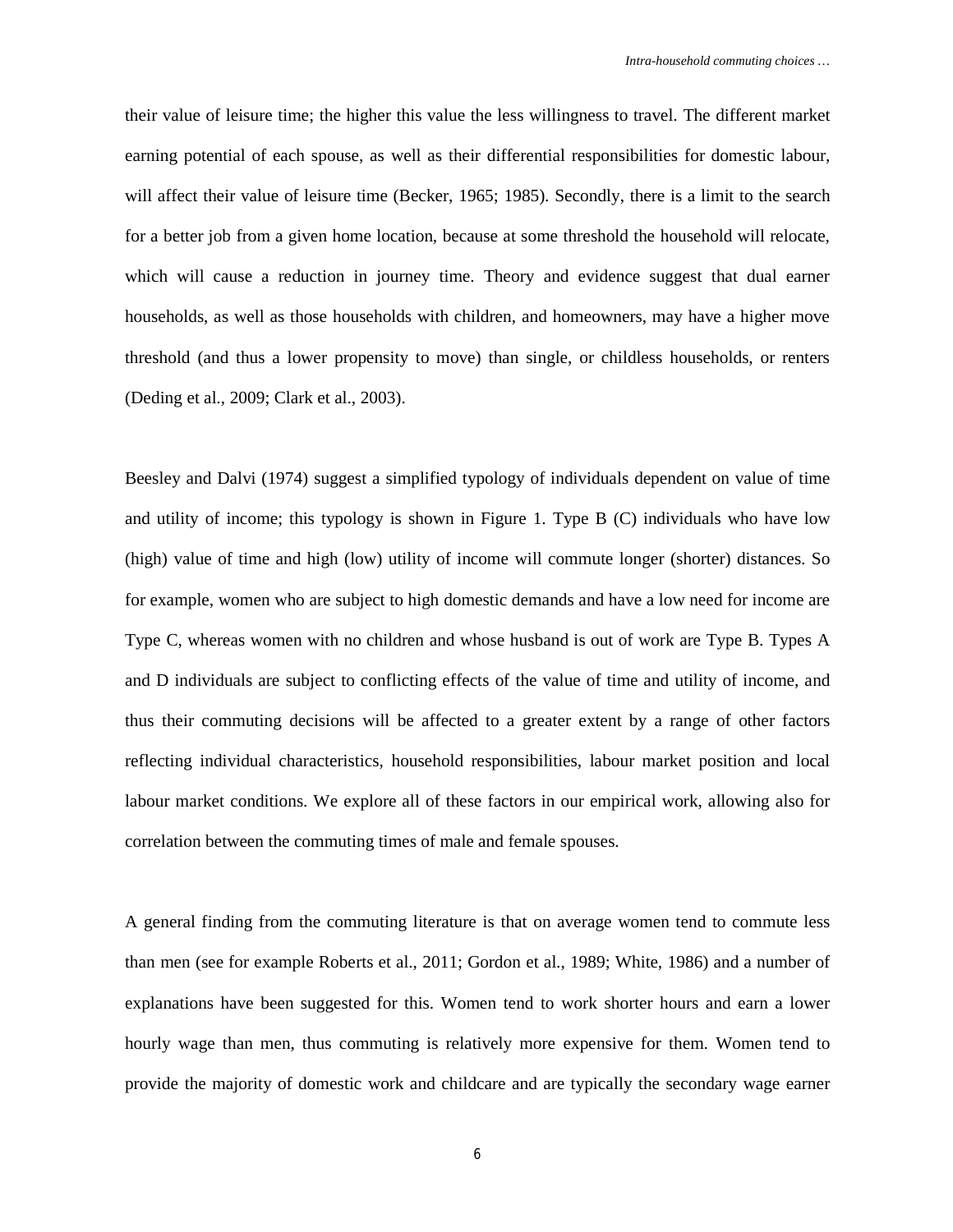within households. This means that they have less flexibility in their time use on a day-to-day basis and that the location of the home is more likely to be chosen to suit the labour market preferences of the primary wage earner (Green, 1997; Hanson and Pratt, 1995; Singell and Liilydahl, 1986; Mincer, 1978). However, Tkocz and Kristensen (1994) find evidence from a study of household commuting patterns in 16 Danish urban areas that households are more likely to choose their location to suit the wife's job rather than the husbands; despite the fact that the husband is usually the main breadwinner. A number of studies have also found that women have a higher value of time than men, despite their lower wages, and that this may be due to their larger domestic responsibilities, and in particular their role in childcare (Brownstone and Small, 2005; Sermons and Koppelman, 2001; Rouwendal, 1999; Turner and Niemeier, 1997). Finally a number of authors have argued that women are more likely to work in lower status service sector occupations, and these are less geographically concentrated than traditional male jobs thus increasing women's chances of finding employment closer to home (Benson, 2014; MacDonald, 1999; Gordon et al., 1989; Hanson and Johnston, 1985). Furthermore, Hansen and Pratt (1985) find that employers localised recruitment strategies reinforce the patterns of shorter female commutes.

A number of empirical studies have considered the commuting behaviour of dual earner households. Nearly all of these use US data; very few account for the interdependence between male and female outcomes in their estimation or use longitudinal analysis. In an early empirical study Madden (1980) uses data from the 1976 wave of the Panel Study of Income Dynamics and finds that two earner households tend to live further from their work locations than single people. Freedman and Kern (1997) assume that two earner households maximise a joint utility function, which allows for the intermittent labour market participation of women. They use 1980 US census data from five cities and find that women's earnings opportunities affect both their own and their husband's choice of workplace, as well as household location. The influence is stronger the greater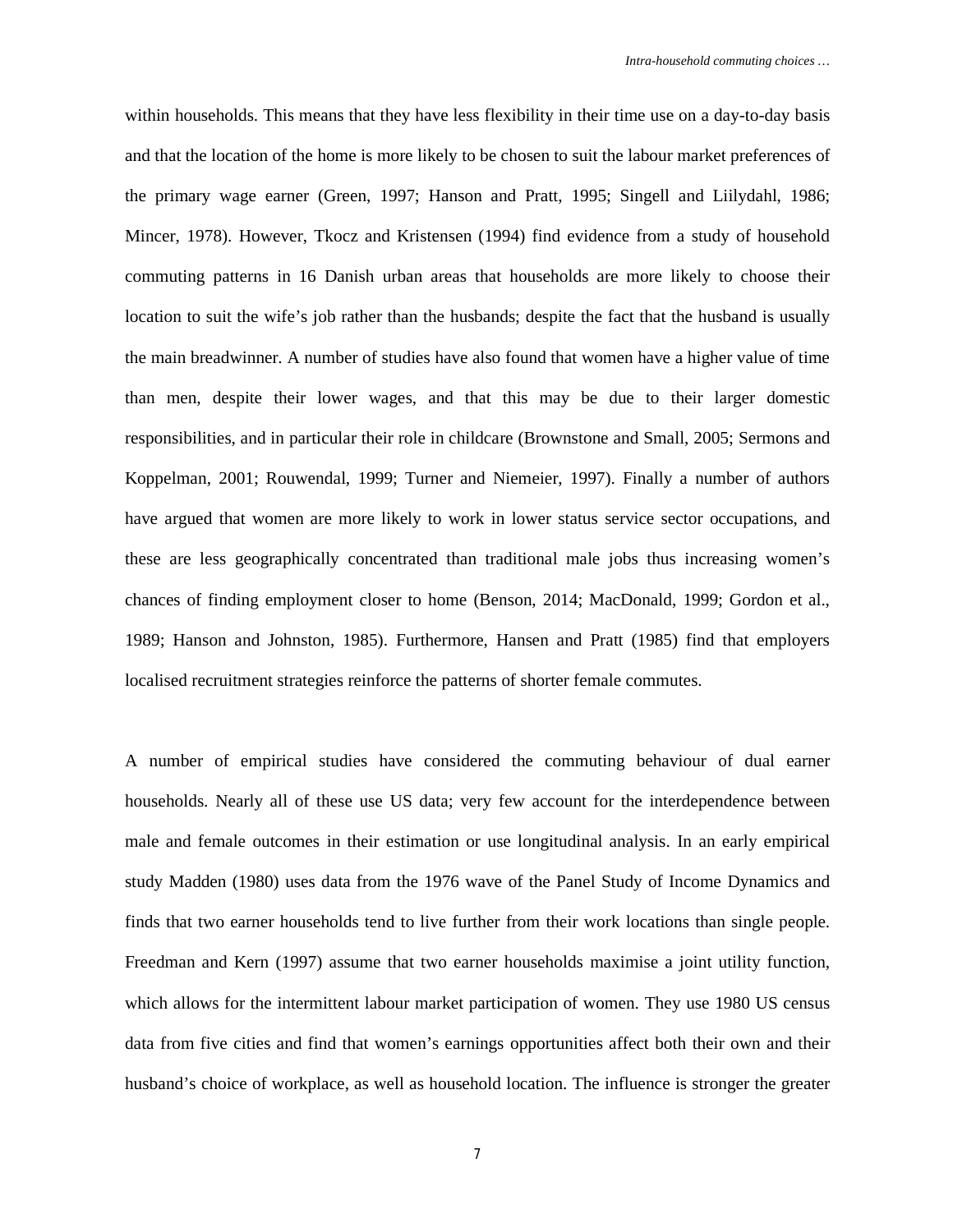the differences in wife's earnings potential and commuting time among alternative options. Plaut (2006) looks at the commuting choices of dual earner couples in the 2001 American Housing Survey, and finds that spouses commuting distances are complements rather than substitutes, in that they tend to increase or decrease together (Suprenant-Legault et al. (2013) find a similar result). Mok's (2007) study of 1996 Canadian Census data shows that the location choices of two-earner households are more sensitive to the wife's earnings than the husbands, but only in households where children are not present.

Using data for Denmark Deding et al. (2009) treat commuting as an input in a job mobility model and find that, in two earner households, a worker's job mobility depends positively on their own commuting distance and negatively on their spouses, as well as negatively on the distance between the two workers' workplaces.<sup>7</sup> Their theoretical model, based on that of van Ommeren et al. (1998), predicts that two earner households do not minimise the current commuting distances of both spouses. This excess or 'wasteful' commuting prediction (Hamilton and Roell, 1982) was also explored by Kim (1995) in his study of two earner households in Los Angeles; he shows that two earner households do aim to minimise joint commuting distances but they cannot do so because they face more constraints than single earner households. Similarly, Suprenant-Legault et al. (2013) find that, once socio-demographic factors are controlled for, two worker households commute less (on average) than single worker households.

One set of factors that has been neglected in all of these studies is the role of local labour market conditions in determining commuting outcomes. Local labour market opportunities are important because they affect search costs (van Ommeren et al. 1998). Patacchini and Zenou (2006) show, using data for English sub-regions, that local labour market tightness increases job search. Given the spatial aspects of job search, conditions in the local labour market will feed through to commute

<sup>&</sup>lt;sup>7</sup> Workplace location information is not available in the data we use.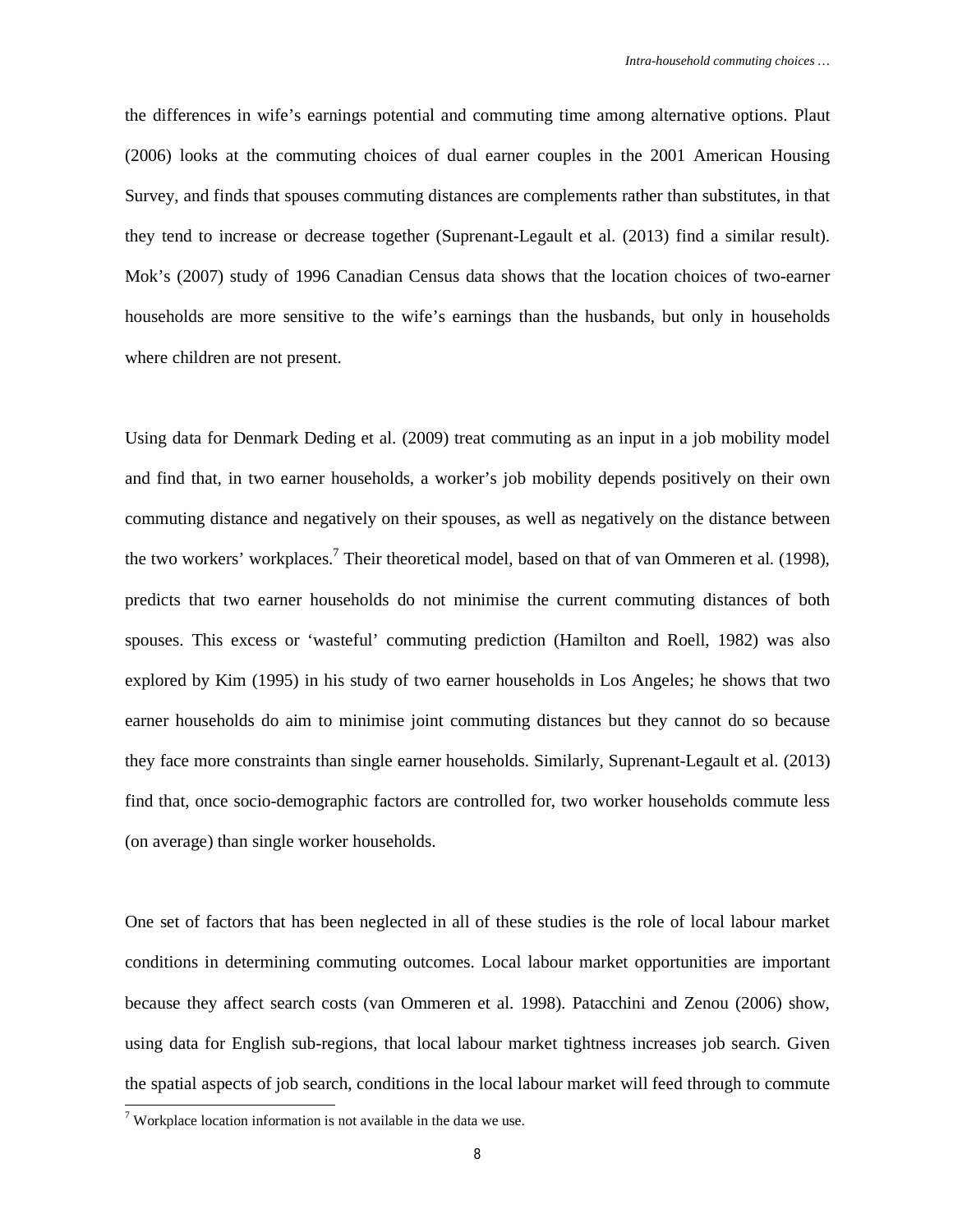times; poorer local job prospects will force workers to travel further to seek a job, or to obtain better wages or terms and conditions. In addition the unequal distribution of male and female employment across the occupational and industrial structure, and in particularly the segregation of women into a narrower range of employment than men (Pan, 2015; Sparreboom, 2014) means that it is necessary to account for the gendered nature of local labour markets in order to properly take account of the local conditions faced by both spouses.

#### **DATA AND METHODOLOGY**

We use Understanding Society – the UK Household Longitudinal Study (UKHLS); a  $21<sup>st</sup>$  Century study designed to capture UK life and how it is changing over time (University of Essex, 2014). The survey builds upon its predecessor the British Household Panel Survey which took place from 1991 to 2008. Participants live in Scotland, Wales, Northern Ireland and England and the survey contains information on social and economic circumstances, attitudes, behaviours and health. The UKHLS is large scale (over 40,000 households) and representative of the population. Moreover, it is panel data hence the same individuals can be tracked over time. In the first wave over 50,000 individuals were interviewed between 2009 and 2011, correspondingly in the latest wave (wave 4) over 47,000 individuals were interviewed between 2012 and 2014. Using all available waves of the UKHLS there are 23,110 couples defined as either legally married or as a partner/cohabiting.<sup>8</sup> In 34% of these couples both spouses work; in 40% only one member of the couple works (of which in 53% (47%) it is the male (female)); and in the remaining 26% neither spouse works.

The former group, of dual earner couples  $(n = 7,877)$ , are of interest in this study; in our analysis we also control for selection into employment (see below). Our focus is upon working age individuals who commute to work and are in paid employment. Each wave of the UKHLS asks the following

 $8$  Note we drop same sex couples which account for less than 1% of the sample.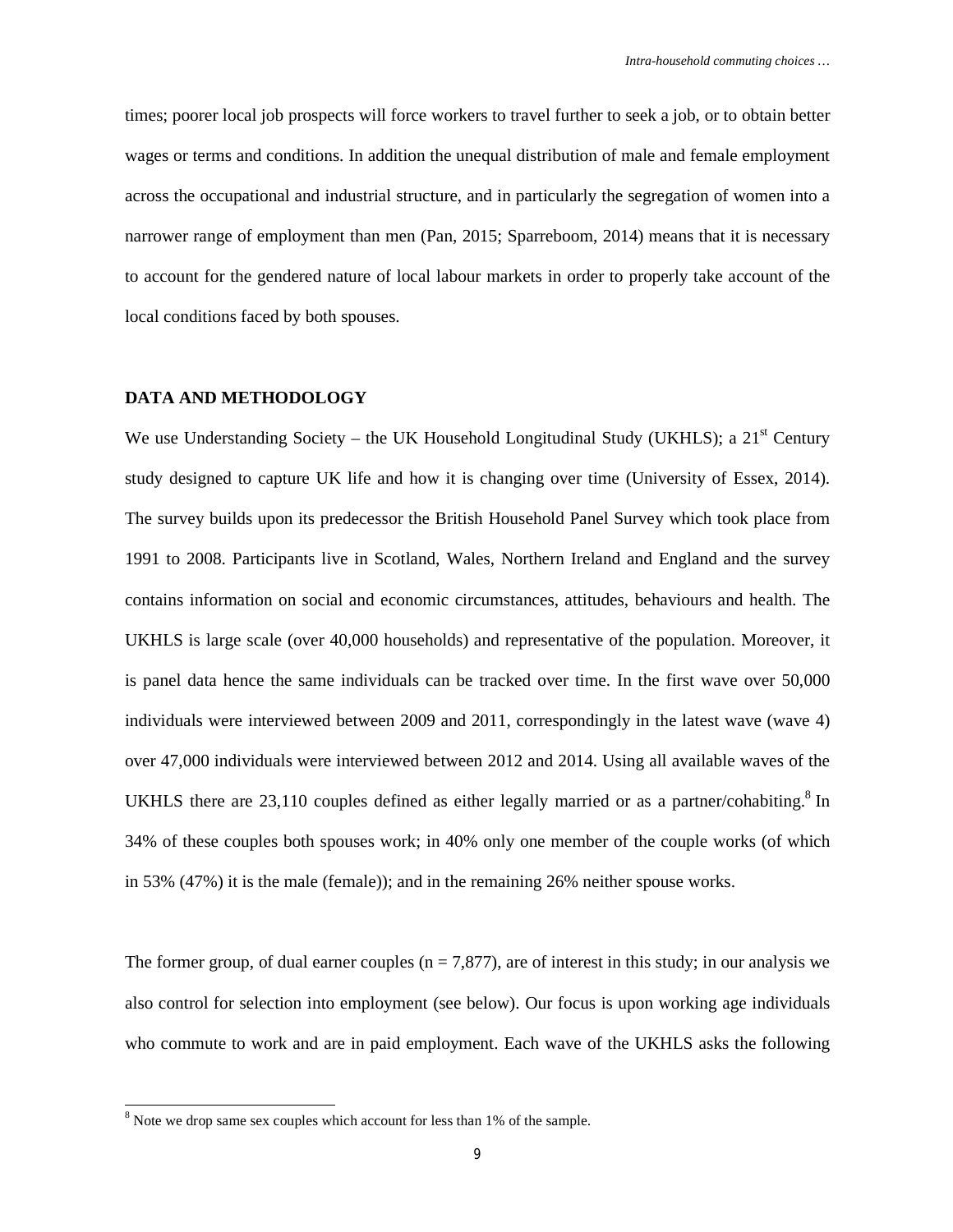question: About how much time does it usually take for you to get to work each day, door to door?<sup>9</sup> Our sample consists of working age employees residing in England or Wales<sup>10</sup> who report a time travelling to work of 1 minute or more.<sup>11</sup> After also conditioning on missing values for key explanatory variables we create an unbalanced panel of 11,776 individuals comprising 5,888 couples; 3,574 couples are observed in all four waves and the average length of time a couple is in the panel is two periods. We have detailed information on the Local Authority District (LAD) in which the couple resides, $12$  which allows us to merge in proxies for local labour market conditions (see below for details). Furthermore, we also have information on the local neighbourhood (such as crime rate and access to amenities) at Lower Layer Super Output Area (LSOA) level. There are 32,844 LSOAs in England and 1,909 in Wales, with an average population size of 1,500 residents (650 households). Once we match the LSOA information to our sample of commuting couples, they reside in 3,297 LSOAs.

A random effects seemingly unrelated regression model based upon unbalanced panel data, see Biorn (2004),<sup>13</sup> is estimated at the couple level, i.e. an equation is estimated for males (*M*) and females  $(F)$ , simultaneously as follows:

$$
\log (CT)_{it}^M = X_{it}^{M'} \gamma^M + A_{jt'} \psi^M + \pi^M \log(U)_{kt} + \phi^M \{ \log(U)_{kt} \times S_{it} \} + \alpha_i^M + \lambda_t^M + \varepsilon_{it}^M
$$
  

$$
\log (CT)_{it}^F = X_{it}^F \gamma^F + A_{jt'} \psi^F + \pi^F \log(U)_{kt} + \phi^F \{ \log(U)_{kt} \times S_{it} \} + \alpha_i^F + \lambda_t^F + \varepsilon_{it}^F
$$
 (1)

<sup>&</sup>lt;sup>9</sup> Our outcome variable is commuting time rather than distance. Time is an appropriate measure here because it is directly related to the opportunity cost of commuting. In addition Small and Song (1992) show that commuting times and distances are highly correlated, and Plaut's (2006) results for the main associates of couples commuting outcomes are virtually identical for both time and distance.

<sup>&</sup>lt;sup>10</sup> We are limited to England and Wales due to some of the Local Authority level labour market data we use.

<sup>&</sup>lt;sup>11</sup> For those that commute in excess of 120 minutes we recode the travel time to a maximum of 2 hours. This is applicable for around 0.3% of the sample. The results which follow are robust to excluding these observations.

In the UKHLS there are 355 LADs.

 $13$  The methodology developed by Biorn (2004) essentially integrates the system Maximum Likelihood (ML) approach to balanced data and the single equation unbalanced panel data approach where attrition is random. The estimator is based upon a multistep (stepwise) algorithm using Generalized Least Squares (GLS) and ML procedures. In our scenario attrition is likely to be due to couple dissolution.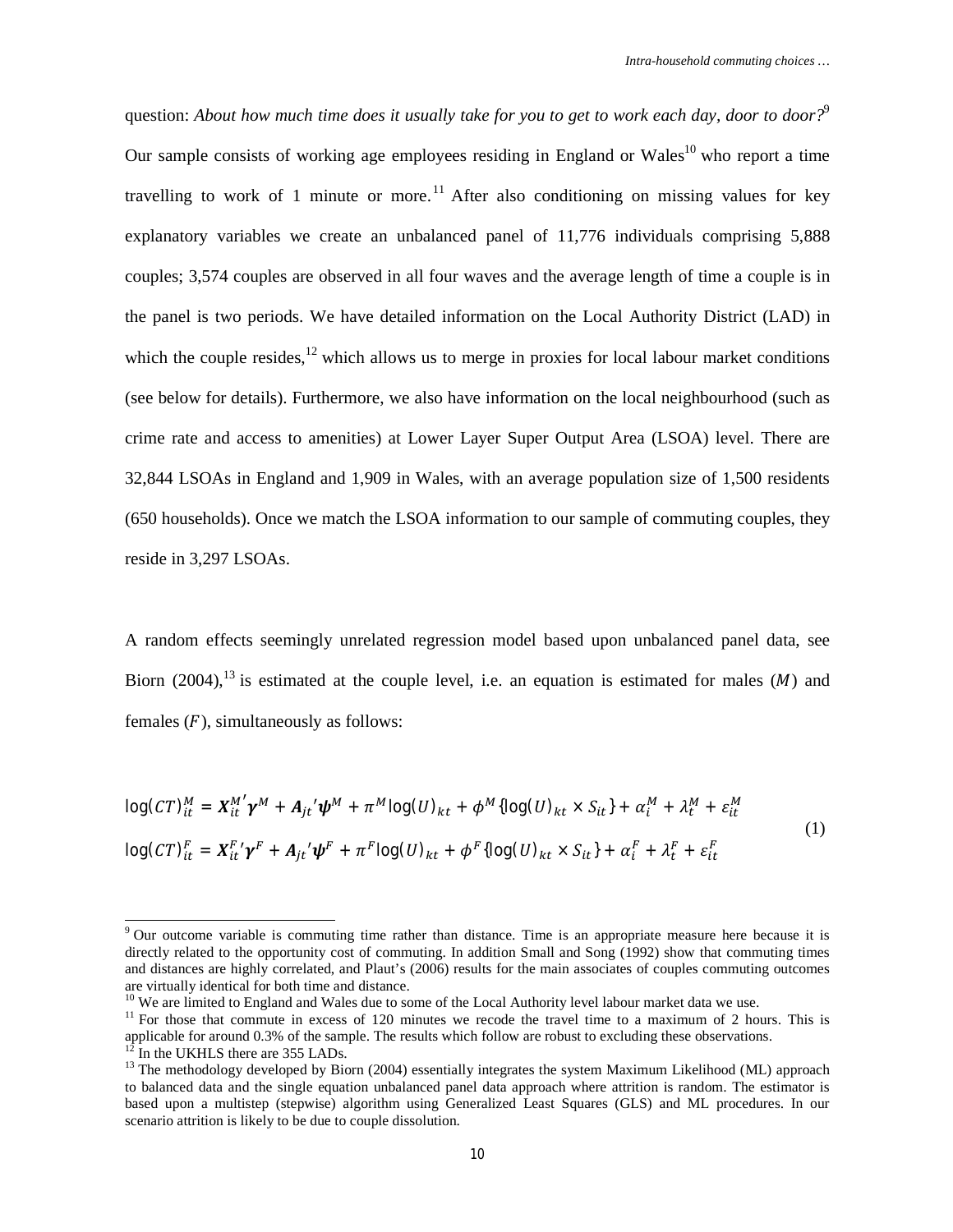Let *i* denote the individual  $(= 1, ..., 5888)$ , *j* the LSOA  $(= 1, ..., 3297)$ , *k* the LAD  $(= 1, ..., 355)$ and t the time period  $(= 1, \ldots, 4)$ . The dependent variable commuting time is given in minutes spent travelling to work by the individual per day  $(CT_{it})$ . Following Plaut (2006) we model CT as a natural logarithm which, given the functional form, allows the effect of labour market impacts to be interpreted directly as an elasticity.  $CT$  is conditioned upon a set of covariates,  $X_{it}$ , a vector of area controls defined at the LSOA level,  $A_{jt}$ , e.g. the crime rate, and measures of local labour market conditions defined at the LAD level, e.g. the unemployment rate  $(U_{kt})$ . The model also incorporates gender specific individual random effects,  $\alpha_i$ , and time fixed effects,  $\lambda_t$ . The errors from the male and female equations ( $\varepsilon_{it}^M$  and  $\varepsilon_{it}^F$ ) are allowed to be correlated, where the sign of the intracorrelation in the unobservable effects gives an insight into whether commuting is complementarity or substitutable within the couple. The key parameters of interest,  $\pi^M$  and  $\pi^F$ , indicate the extent to which local labour market conditions influence commuting time. We also estimate specifications where local labour market conditions are interacted with binary indicators,  $S_{it}$ , defining a number of states (e.g. whether both members of the couple commute to work by car, or whether the couple are owner–occupiers), to explore whether there are heterogeneous effects of labour market conditions upon commuting time.

The vector  $X_{it}$  contains the following individual demographic controls: whether aged 16-24, 25-34, 35-44, 45-54 or 55 to 65 (the omitted category); whether there are dependent children in the household aged 0-2, 3-4, 5-11 or 12-15 (with no children as the omitted category); highest educational attainment distinguishing between GCSE, A level, teaching, nursing or equivalent level qualification, or a university degree (with no education as the omitted category); and ethnicity specifically whether white British, black or Asian (where other ethnic groups comprise the reference category). Previous work has shown that education is positively related to commute times; it is a good proxy for potential earning power and hence the value of time. The presence of children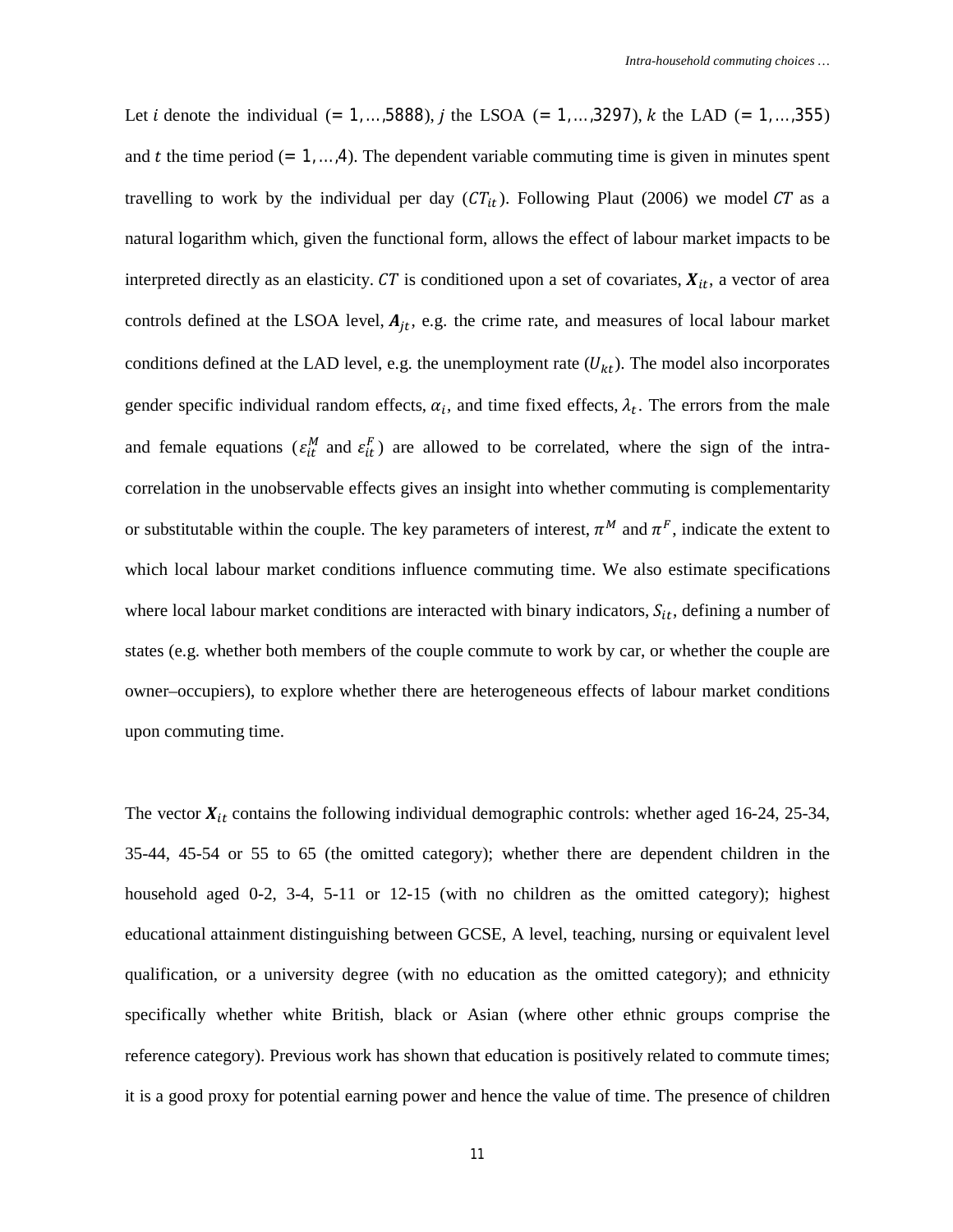is a suitable proxy for domestic responsibilities which may constrain commutes, particularly for women, and will also affect the value of time. Given that we focus upon individuals who commute, i.e. report a time travelling to work of 1 minute or more, and who are employees it is potentially important to account for selection into employment, an issue that has been ignored in much of the previous literature on commuting behaviour. A greater willingness to commute should increase the probability of gaining a job and willingness to commute has been shown to be a predictor of unemployment duration (Thomas 1998). Further the effects may differ between spouses; van den Berg and Gorter (1997) found differences between men and women in their stated willingness to accept jobs that are distant from home. To control for sample selection we include gender specific inverse mills ratios in the analysis.<sup>14</sup>

We also control for a number of individual level labour market characteristics. Firstly, own labour income (the natural logarithm of the hourly wage rate), which we expect to be positively associated with commute times, with previous work finding that male commute times are more sensitive to labour income than women's. One modelling concern might be the possibility endogeneity of this income variable, due to potential feedback effects from commuting time to income and unobserved factors affecting both variables. Our set of control variables is rich, and individual random effects are included, so the problem of unobserved heterogeneity is reduced as far as possible. Further, our theoretical framework proceeds from the basis of fixed residential location, which therefore precludes any feedback from commute time to income, since commute time is an outcome and not an input (Manning, 2003). In our empirical work we explored the robustness of our results to excluding labour income, and there are no substantive changes to that reported below. The second set of labour market characteristics are occupational controls; specifically whether professional,

 $14$  The selection equation is estimated as a probit model with a binary indicator equal to unity if the individual is an employee and commutes to work. This is conditioned upon highest educational attainment, ethnicity and identifying variables which draw upon the existing literature, e.g. Gronau (1979) and Brown et al. (2010), namely: the number of children under 16 that the individual is responsible for; whether the individual is in poor health; and the number of hours per week spent caring for others.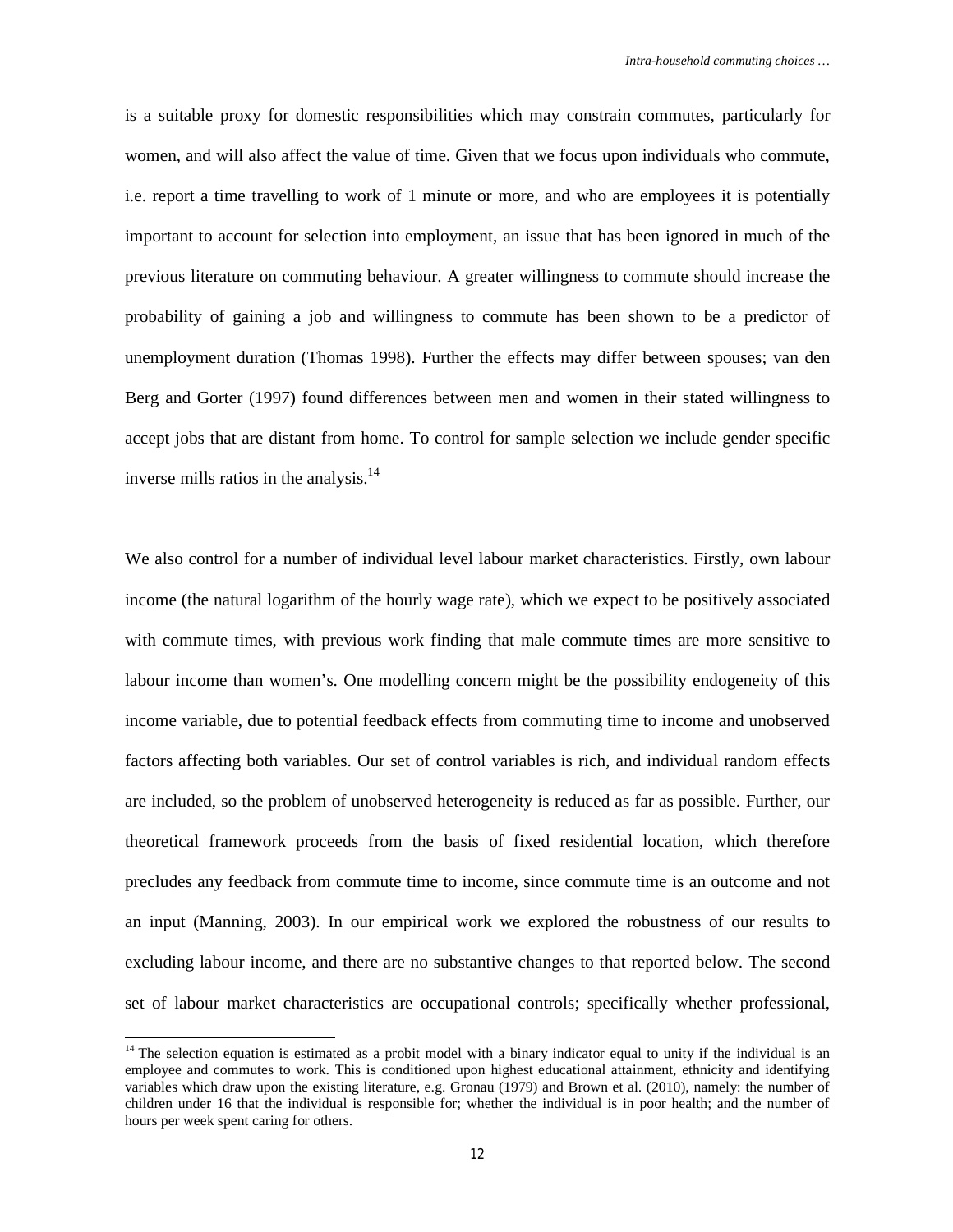managerial and technical, skilled non-manual, skilled manual, partly skilled (with unskilled as the reference category), as well as the number of hours worked per week. Also included in vector  $X_{it}$ are household and housing situation controls, in particular: the natural logarithm of total household income excluding the labour income of the individual; housing tenure i.e. whether the home is owned outright, owned via a mortgage with no negative equity,<sup>15</sup> or if owned on a mortgage with negative equity (other housing tenure states make up the omitted category); the number of years resident at the current address; the number of rooms in the house per head; and whether the individual likes the area they currently live in.

The area controls  $(A_{it})$  defined at the LSOA level include; whether the couple lives in an urban area; the crime rate; the accessibility of 'amenities' including food stores, secondary schools, hospitals and employment centres with at least 500 jobs. The proxies for local labour market conditions  $(U_{kt})$ , defined at the LAD level, are the unemployment rate, the unemployment to vacancy rate (a measure of labour market tightness); the growth in female employment over the past year relative to the growth in total employment; and the female real wage rate relative to the total real wage rate.<sup>16</sup> We hypothesise that individuals will commute for longer if jobs are more scarce in their local area. The latter two measures are an attempt to account for the gendered nature of local labour markets; better female employment opportunities in the local area will lower search costs for women, but may increase them for men. Green et al. (1986) use 1981 census data for the UK to show that standard (gender neutral) 'travel to work areas' understate the length and diversity of male commuting patterns and overstate women's; however this issue has been largely ignored in the existing commuting literature. We hypothesise that the more female friendly a local labour market is, the less women will need to commute to find employment; these measures will either have no

<sup>&</sup>lt;sup>15</sup> This is defined as the difference between the current estimated value of the house provided by the head of household and the remaining amount of mortgage debt. If this figure is negative a binary indicator is given a value of unity.

<sup>&</sup>lt;sup>16</sup> All local labour market data are obtained from <https://www.nomisweb.co.uk> which is a service provided by the Office for National Statistics (ONS) containing official labour market statistics.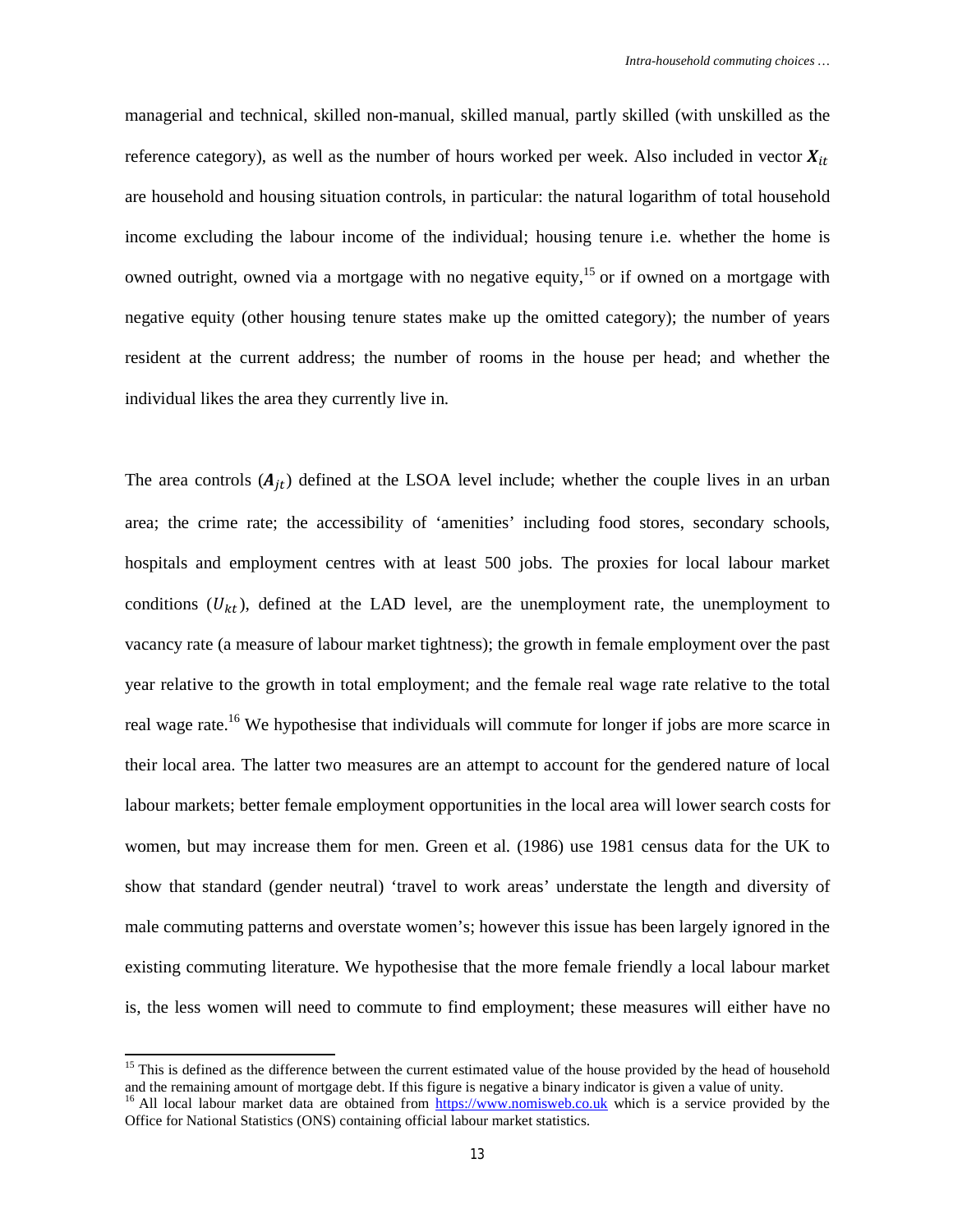significant relation to male commute times, or they may be positively associated. Regional controls (with London as the base group); and year indicators (with 2009 as the reference) are also included in all models. Full variable definitions for all variables are given in the Appendix.

Figure 2 shows the density of commuting time for males and females where clearly for less than 30 minutes travel distance female commuting time is more volatile than that of males, but males tend to commute for longer. Figure 3 shows a scatter plot of time spent travelling to work for both spouses where there is an apparent positive and statistically significant correlation between couples commuting time which would suggest that a joint modelling process is applicable. Table 1 provides summary statistics on the variables used in the empirical analysis. One-way commuting time is between 1 and 120 minutes (2 hours) where the distribution are as follows for males (females): at the  $25<sup>th</sup>$  percentile 15 (10) minutes; at the median 25 (20) minutes; at the  $75<sup>th</sup>$  percentile 40 (30) minutes; and at the 99<sup>th</sup> percentile 120 (90) minutes. The log mean travelling time to work is 3.09 (or 22 minutes) for males and 2.94 (19 minutes) for females. Hence for a five day week males (females) commute for 3 hours 40 minutes (3 hours 10 minutes) hours compared to working 38 (30) hours. The majority of couples are aged 25-44 and 23% have a dependent child living in the household aged 5-11. The sample of individuals is highly educated with over 40% of males and females having at least undergraduate degree level education<sup>17</sup>. Men earn an average of £15.83 per hour and women £12.76. 13% of couples own their home outright, 62% via a mortgage and have an estimated house value greater than the outstanding mortgage, and 4% of couples own their via a mortgage but are in negative equity.

#### **RESULTS**

 $\overline{a}$ 

Results from the random effects SUR estimation of model (1) are shown in Table 2. Looking first at the lower part of the table, which contains the area level controls and local labour market conditions

 $17$  This proportion is very similar to that reported in a recent Office for National Statistics report (ONS, 2013).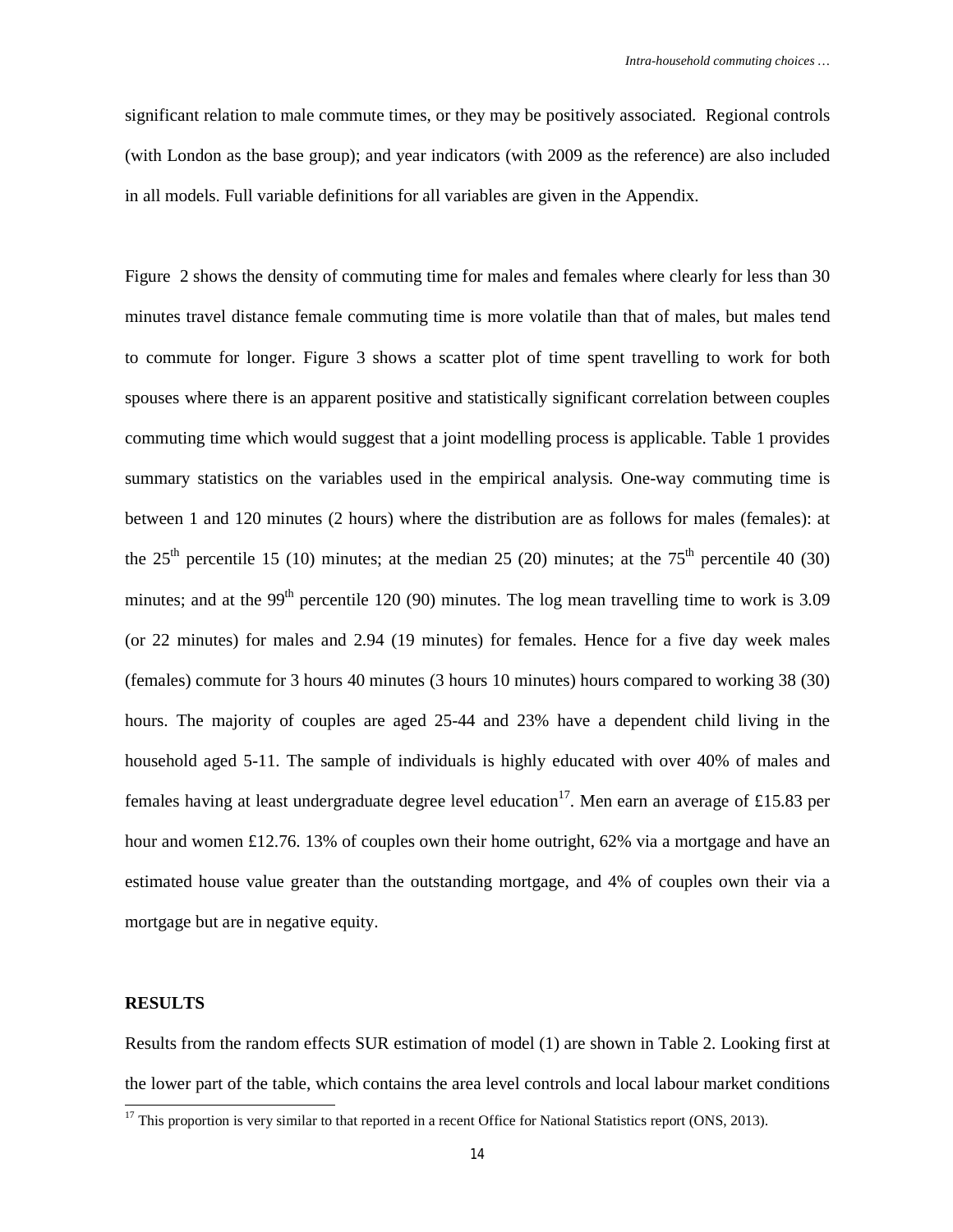– apart from the local unemployment rate, other area level controls seem to have no relationship with women's commute times. For men, those living in areas with a higher crime rate commute for longer; also if they live in neighbourhood with better access to employment centres (where there are more job locations per capita) they commute less. For both men and women worse local labour market conditions, proxied by the unemployment rate in their LAD, are associated with longer commute times, and this effect is almost twice as large for men than women. A 1% increase in the local unemployment rate is associated with a 0.16% increase in commuting time for men and a 0.10% increase for women. Evaluated at the mean this suggests that if the local unemployment rate increases by 1% men will travel 35 minutes longer per week, and women 19 minutes. These effects equate to around 20 hours per year for men and 15 for women.<sup>18</sup> This finding is supportive of the view that women's employment opportunities are less geographically concentrated than men's (see for example MacDonald, 1999).

Moving to the top part of the table to consider individual demographic characteristics, for both men and women commuting time is higher for all age groups than for those aged 55 and over, peaking at age 25-34 and with a steeper gradient for women than men. Having school age children has no effect on men's commuting times but it is associated with shorter commuting time for women; which is consistent with the model predictions because women with high childcare responsibilities will have a higher value of leisure time. For example, for women with children aged 5-11 the coefficient estimate (-0.1339) implies that they commute for 0.87 minutes less each way per day, so around 9 minutes less per week, compared to women who do not have primary school age children. For both men and women higher levels of education are associated with longer commuting times, and the gradient is steeper for men. There are no effects of ethnicity for men, but black women seem to commute further than other ethnic groups.

 $18$  These calculations assume 46 working weeks per year.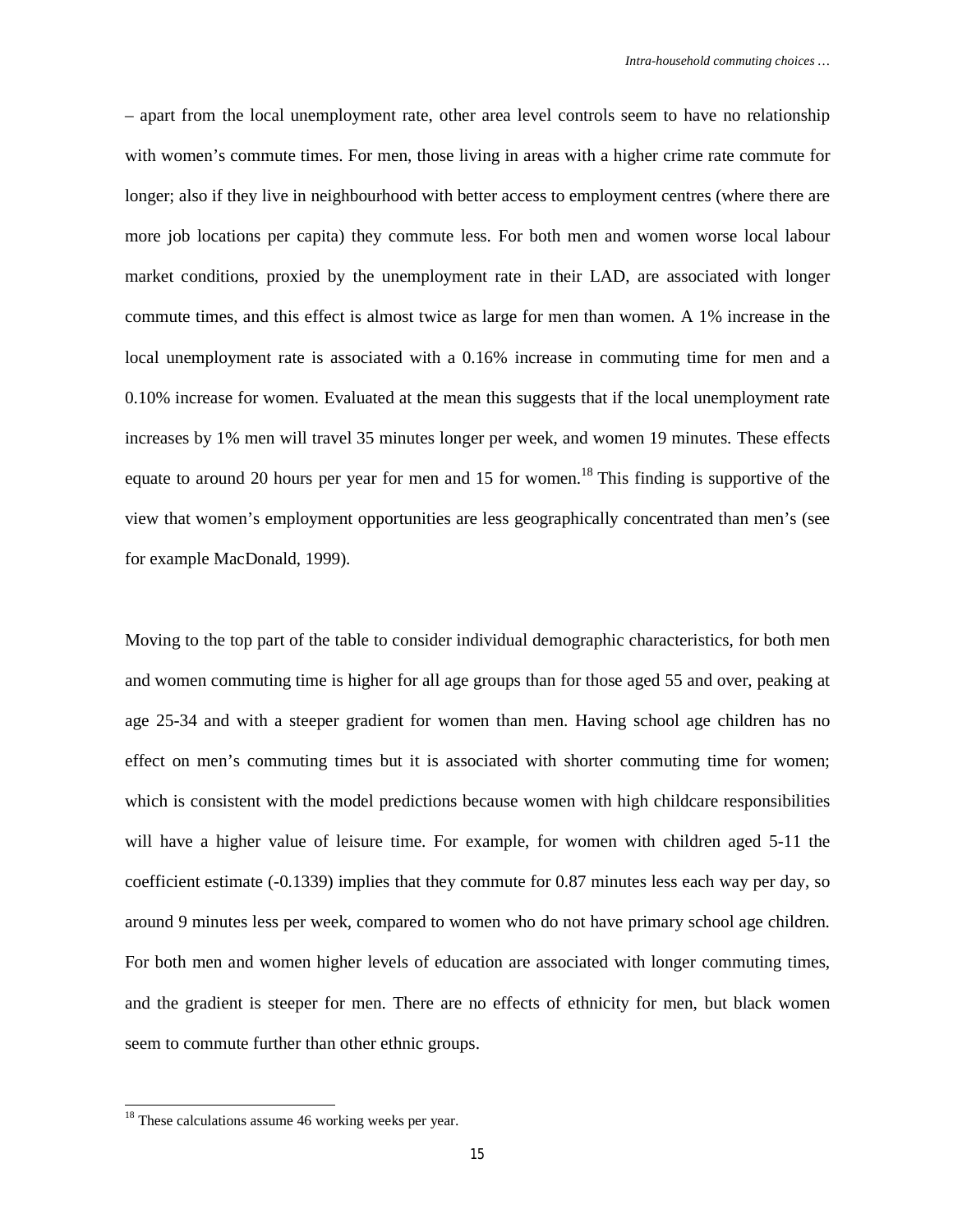Looking now at labour market characteristics of individuals. Firstly, the effect of labour income is very similar for men and women and it is inelastic; for both spouses a 10% increase in labour income is associated with a 2.8% increase in commuting distance. This equal sensitivity of commuting distance to income for men and women is in direct opposition to the argument that men commute further than women because their incomes increase more as a result of commuting further.<sup>19</sup> Further this can be seen as support for the income pooling hypothesis for commuting decisions. Income pooling is implied by the assumption of households having a single utility function; meaning an extra pound of income from either spouse will be spent in the same way so the marginal impact on commuting distances should also be equal (see Mok, 2007). We return to this issue in our sensitivity analysis below, where we consider different earnings shares within the household. Occupational status has no effect on commuting distance for men. For women, those in professional and skilled non-manual jobs commute for longer than those in other occupations. For both sexes the more hours that are worked the longer commute times; for men (women) an extra hour per week of work is associated with 10 (11) minutes more commuting per week. The Inverse Mills ratio from the employment selection equation is positive and significant for both men and women, suggesting a positive correlation between the unobservable effects associated with selection into the labour market and the commuting time model; this correlation is stronger for men. Thus our analysis sample has higher commuting times on average than we would expect for the entire population of working age, if they were in the labour market.

For the set of variables representing household and housing situation other household income (excluding own income) has a similar positive effect for both men and women. Compared to renting, homeowners commute further and the effects are largest for those with negative equity; this reflects rigidities in the housing market. However length of time in the current home is associated

<sup>&</sup>lt;sup>19</sup> If we omit area level characteristics, including the local labour market conditions, from this model the coefficient on male labour income is 0.31 compared to 0.29 for women, suggesting that the neglect of these factors in previous work may have accounted for the findings on the different commuting elasticities between the sexes.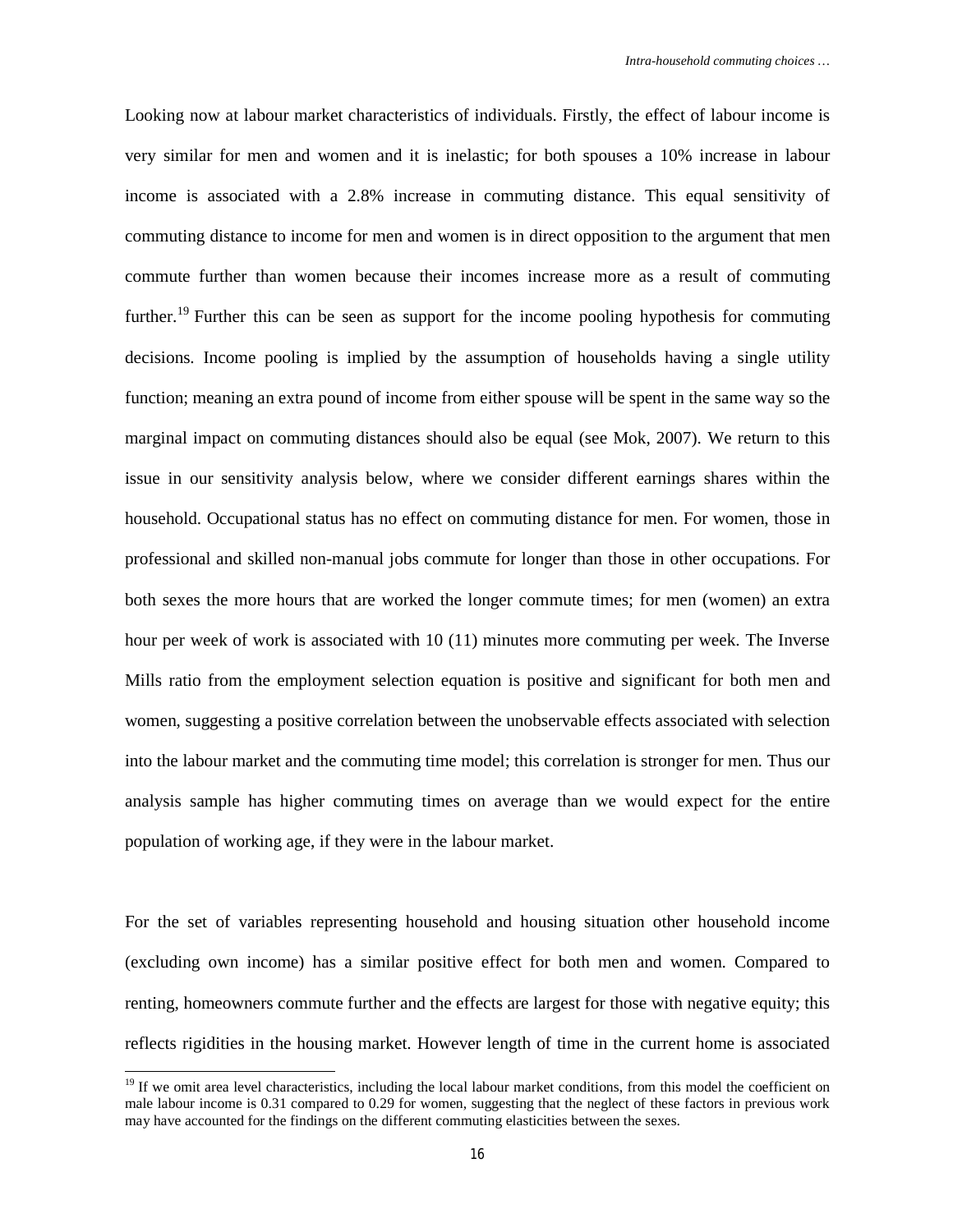with a small decrement in commuting time for women, but this is not significant for men. For both men and women the number of cars in the household is associated with shorter commuting times. For men, those who like their neighbourhood commute for less time, but this is not significant for women. Finally the rho  $(\rho)$  statistic suggests a positive and significant correlation between the errors from the two equations in model (1); that is between the unobservable factors associated with spouses' commute times. This positive correlation suggests that spouse commutes are complements rather than substitutes, which is in line with the US findings of Plaut (2006). The implication here is that journeys are jointly chosen to be longer (shorter) for both spouses. Further support for this complementarity is provided by the fact that the significant associations with commuting time shown in Table 2 all act in the same direction for both men and women.

In Table 3 we explore whether our results on the importance of local labour market conditions are robust to different measures. Whereas Table 2 presented results using the local unemployment rate, three alternative measures are used in Table 3; the other control variables included are identical to those reported in Table 2 and the results for those controls (not reported here) are ostensibly the same. Using the unemployment to vacancy ratio as the measure of local labour market conditions (as used for example by van Ommeren, 2000) results are very similar to those for the unemployment rate; as hypothesised both men and women commute for longer if local labour market conditions are worse, and in contrast to the unemployment rate, the effects of this ratio are very similar for both sexes. The next two measures are an attempt to account for the gendered nature of labour markets, and they proxy the 'female friendliness' of the local labour market via measures of the relative growth (over the past 12 months) in female employment and the relative female wage rate. Neither of these variables is significant for men, but, as hypothesised, for women they are associated with shorter commute times. In a further robustness check (not reported here) we include four different pairs of local labour market measures; each of unemployment rate and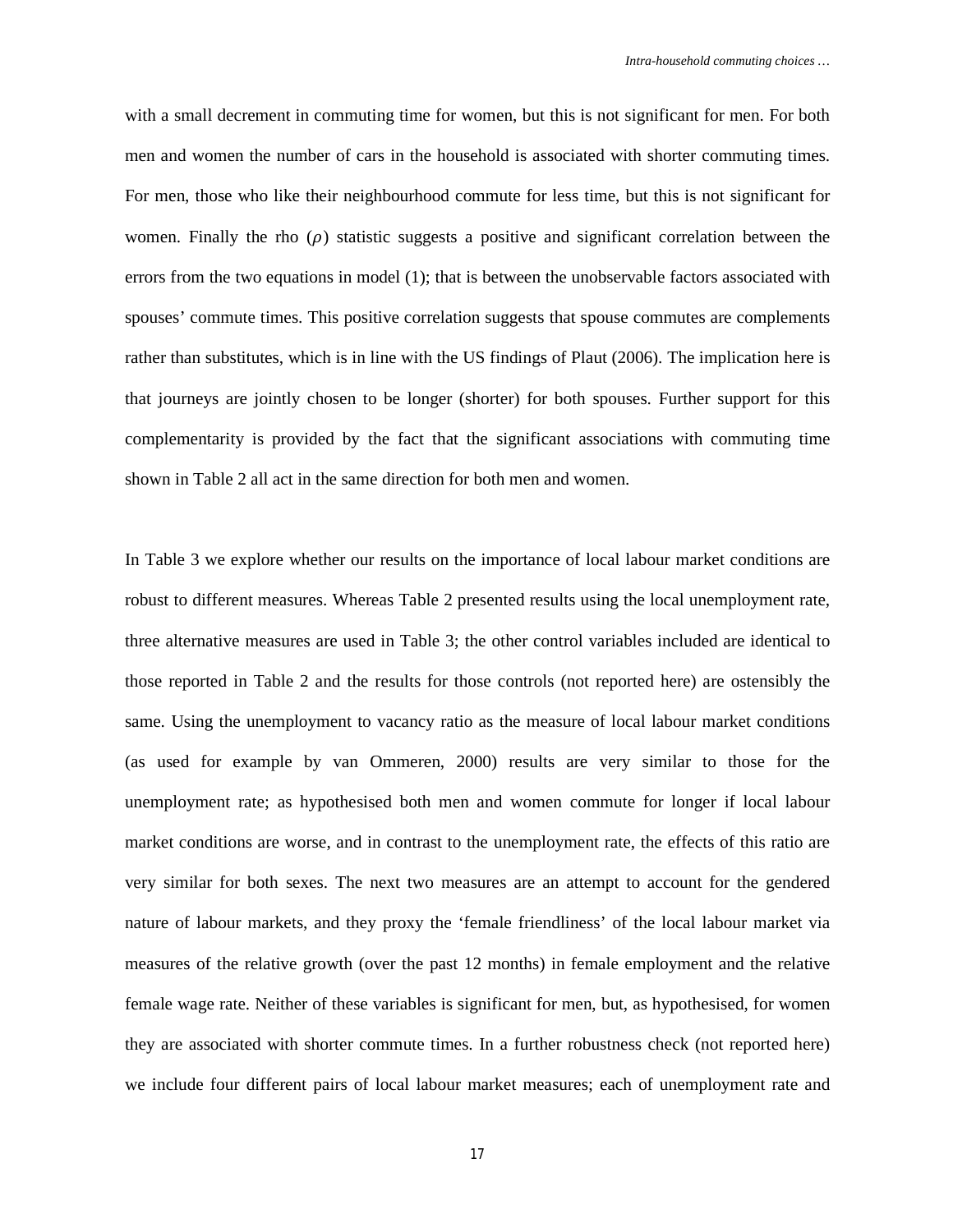unemployment/vacancy ratio paired with each gendered measure. The variables remain individually significant when included in pairs. These results further confirm the importance of local labour conditions in commuting time outcomes.

To further explore the role of labour market conditions we report the results of a number of specifications where local labour market conditions are interacted with binary indicators,  $S_{it}$ , defining a number of analysis sub-groups. In Tables 4 and 5 we only report the coefficients on the local labour measure and the interaction, i.e. the  $\pi$ 's and  $\phi$ 's; the other controls are as reported in Table 2. The first columns of Table 4 show the results with an interaction for mode of commute, where the sub-group of interest is where both spouses commute by car. In general we expect car commuters to be more flexible than those who use public transport or other active modes to travel to work. Here a higher local unemployment rate is still associated with longer commute times for both spouses; the effect (as for the full sample) is greater for men than women, and in fact for women the positive coefficient on the interaction term means this increased travel time is ameliorated to some extent by car travel. So for those who commute by car, men are much more sensitive to the local unemployment rate than women; at mean commute times a 1% increase in the local unemployment rate is associated with a 36 minute increase in weekly commute times for men (more or less the same as the average for all male commuters), and a 9 minute increase for women (compared to a 19 minute average effect for all female commuters). In the case of the unemployment to vacancy ratio, the results suggest that car travel reduces the commuting time increase for both sexes. For the relative growth in female employment the results for car commuters are virtually identical to those for the full sample. There is evidence that male car commuters travel for longer the higher the relative female wage rate in their local labour market, while for women the net effects of the wage rate and commuting by car cancel out.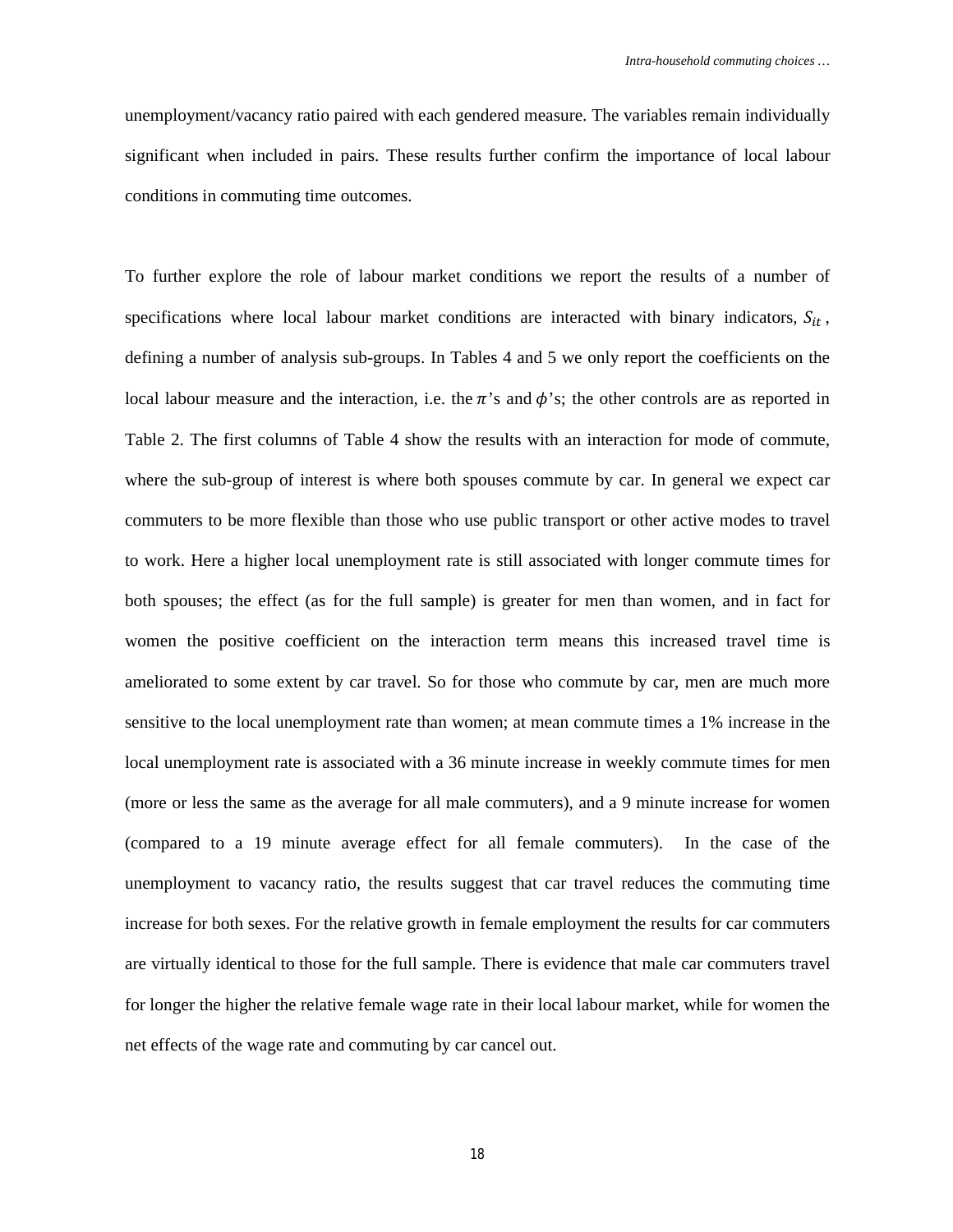The second set of columns in Table 4 reports interactions where the sub-group of interest have moved home within the last 12 months. We hypothesise that those who have moved recently are likely to be closer to a utility maximising equilibrium in both job and residence location choices. As before higher local unemployment rates and unemployment to vacancy ratios are associated with longer commute times for both sexes, but for men there is evidence in both cases that these effects are reduced for recent movers. This may support the view that home moves are chosen to suit the male earner, over the female. Further evidence for this is suggested by the fact that the negative association between commuting distance and the growth in the local female employment rate that is present for full sample, is no longer present for females who have recently moved (the positive coefficient on the interaction term outweighs the negative effect). For the female relative wage there are no significant differences for recent movers.

Two further sub-groups are considered in Table 5. Firstly, we consider homeowners as opposed to people who rent their home. We hypothesise that due to rigidities in the housing market homeowners are more constrained than renters and will have a higher relocation threshold in relation to commute time. This seems to be the case in relation to the local unemployment rate, the increase in commuting time that growth in the local unemployment rate is associated with, is larger for homeowners than for the full sample (positive interaction effects). However, there are no significant differences when local labour market conditions are proxied by the unemployment to vacancy ratio. For the gendered measures of local labour market conditions, these results suggest that all the advantages for female commuting time are experienced by homeowners. Females in owner occupied homes commute for a shorter time if the local labour market is more female friendly. Finally we explore further the income pooling hypothesis by differentiating households according to the share of female earned income. In the base group women earn less than 33% of household income, in sub-group one (S1) they earn between 33% and 66%, and in sub-group two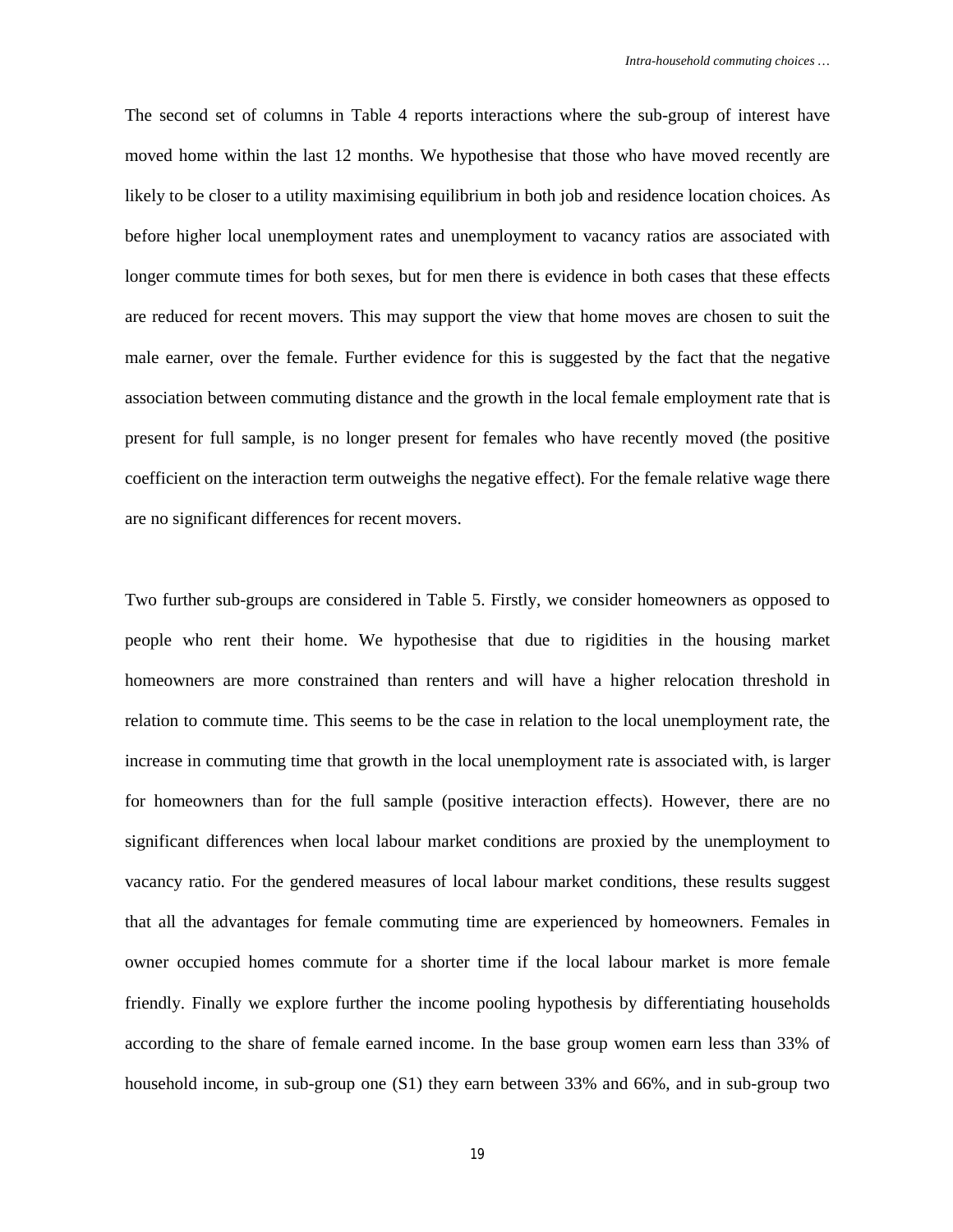(S2) they earn more than 66%. Local unemployment rates (and the unemployment to vacancy ratio) increase male commute times when men earn either the majority or minority of household income but not in those households where income shares are more equal. In contrast for women the effects of local unemployment are felt only where they earn at least 33% of household income. Higher growth in relative female employment locally is associated with increased commute times for men who earn the minority of household income, and with decreased commute times for women whose share is at least 33%. Similarly growth in the relative female wage rate in the local labour markets is only associated with reduced female commute times in this latter group. These results together provide some evidence that household income share does matter in commute decisions, and the higher a spouses' income share the more the commute journeys will be chosen to suit them. This is in line with the results of Singell and Lillydahl (1986) who used 1980 US Census data and found that choice of residence favours the male earner, but that this advantage is reduced as the ratio of female to male earnings narrows.

#### **CONCLUSIONS**

While the job search literature has increasingly recognised the importance of the spatial distribution of employment opportunities, local labour market conditions have been a notable omission from much of the empirical literature on commuting outcomes. This study of the commute times of dual earner couples in England and Wales has shown that local labour market conditions are closely associated with commute times and their effects are not gender neutral. Male commute times are much more sensitive to local unemployment rates than women's; men commute for 35 minutes more per week on average for every 1% increase in the local unemployment rate, whereas for women this is 19 minutes. Further, where women earn less than one–third of household income, their commute times do not seem to be sensitive to local unemployment. In addition, the more conducive the local labour market is to female employment, the less time women spend commuting.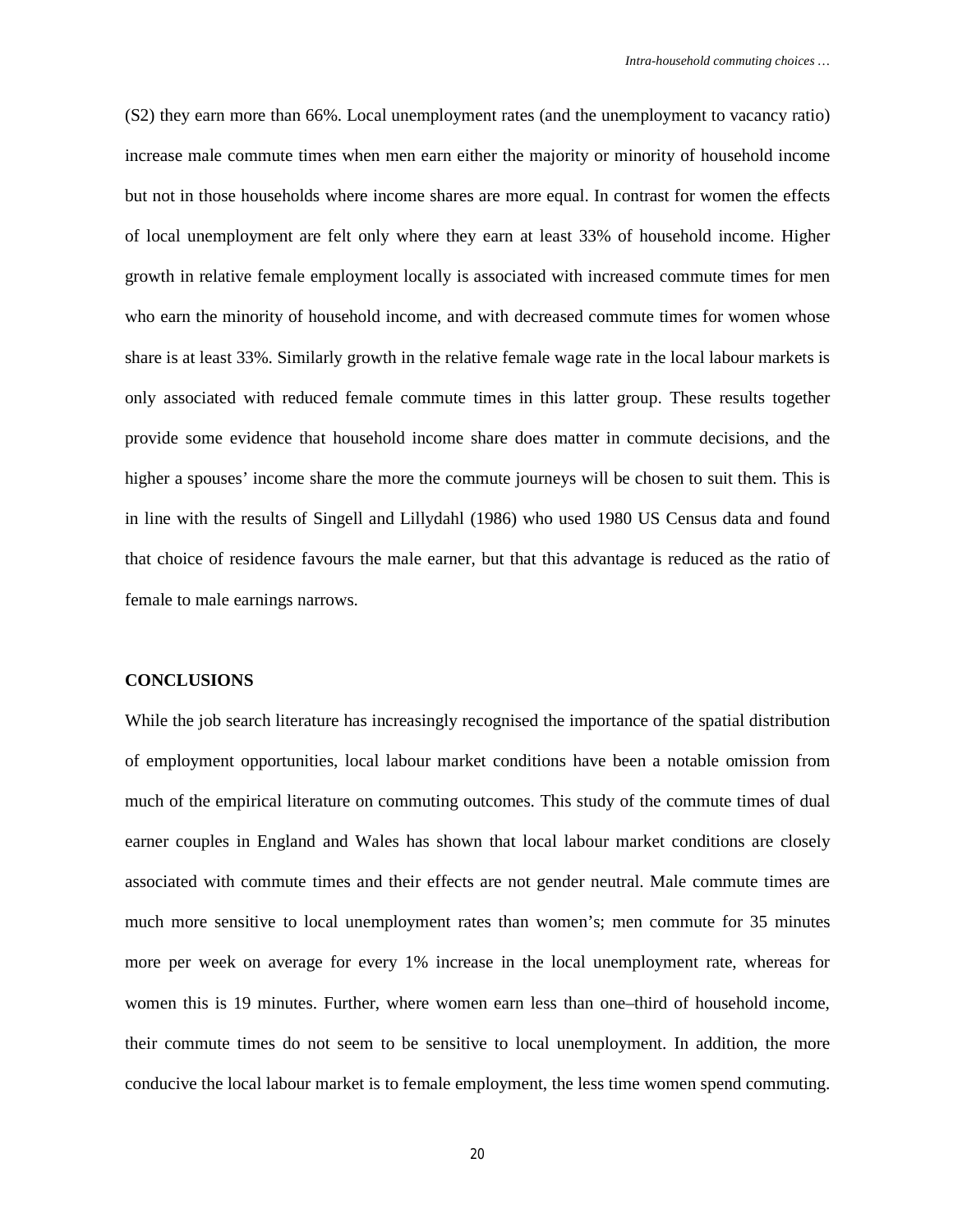On average the 'female friendliness' of the local labour market has no effect on male commute times, but in households where women earn the majority of household income, men commute further if the local labour market is female friendly. Other results confirm the findings from a number of other studies; women commute for less time if they have school age children and for more time if they work in professional and skilled jobs. These findings, combined with the fact that each additional pound of labour income has similar associations with both male and female commute times, add support to the view that female commuting outcomes are the result of a complex set of factors combining labour market status, domestic responsibilities, household income share and the spatial distribution of female jobs.

Overall our results show that dual earner households face a complex set of constraints on commuting times, and that the commute times of spouses are complements. The growth in female labour market participation means an increase in this household type, with the probability of increased average commuting times and the consequent implications for increases in pollution, noise, congestion, health and wellbeing effects. There are also implications for housing policy since housing market rigidities seem to worsen the situation; homeowners, and particularly those with negative equity, commute for longer than people who rent their home.

#### **REFERENCES**

- Alonso, W. (1964). *Location and Land Use.* Harvard University Press.
- Becker, G. S. (1981). *A Treatise on the Family.* Cambridge, MA: Harvard University Press.
- Becker, G. S. (1985). Human capital, effort, and the sexual division of labor. *Journal of Labor Economics*, 3(1), S33-58.
- Beesley, M. and Dalvi, M. (1974). Spatial equilibrium and journey to work. *Journal of Transport Economics and Policy*, 8(3), 197-222.
- Benson, A. (2014). Re-thinking the two-body problem: The segregation of women into geographically-dispersed occupations, 1980-2010. *Demography*, 51(5), 1619-39.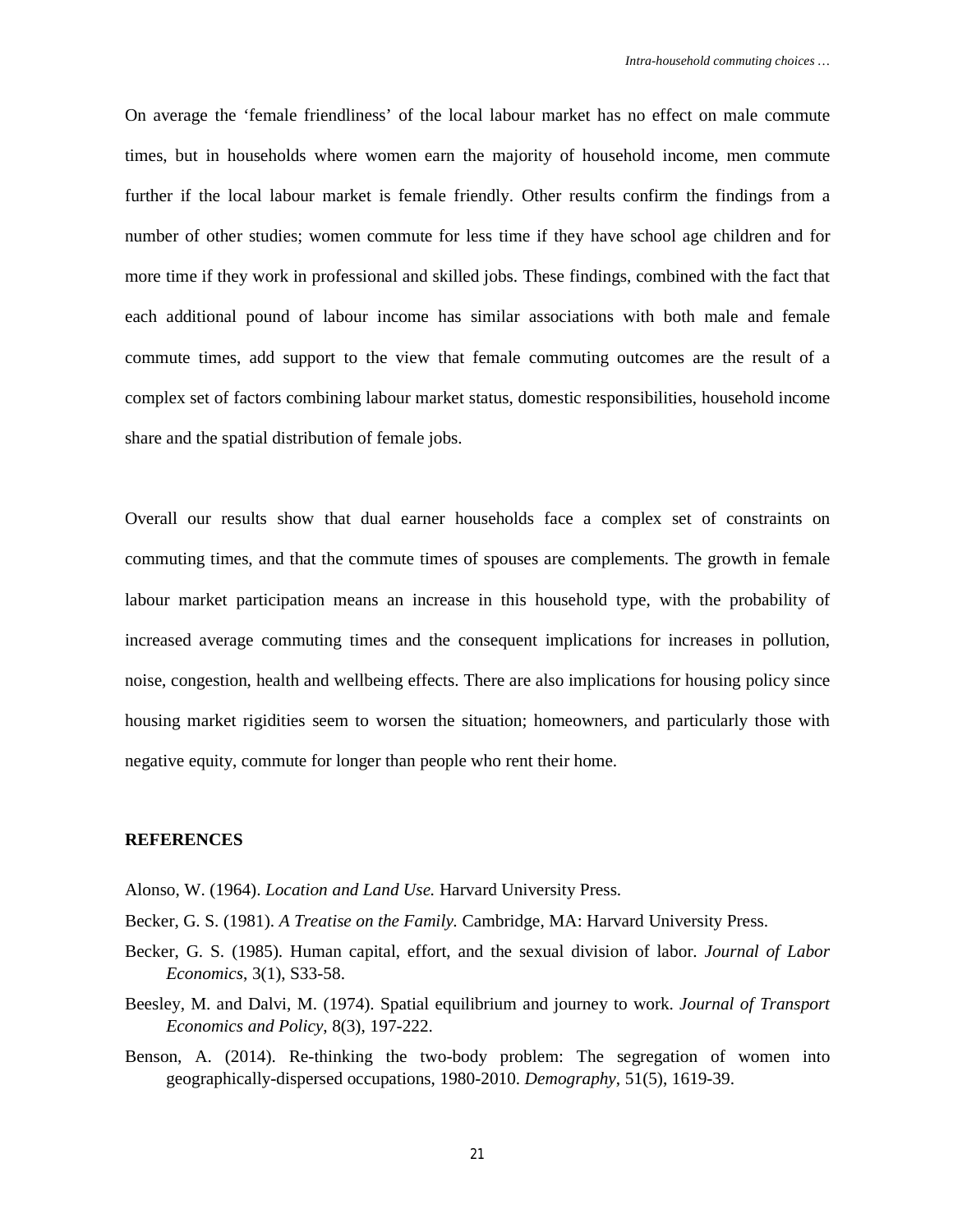- Biørn, E. (2014). Regression systems for unbalanced panel data: A stepwise maximum likelihood procedure. *Journal of Econometrics*, 122, 281-91.
- Brown, S., Roberts, J. and Taylor, K. (2010). Reservation wages, labour market participation and health. *Journal of the Royal Statistical Society*, *Series A*. 173(3), 501-29.
- Brownstone, D. and Small, K. A. (2005). Valuing time and reliability: Assessing the evidence from road pricing demonstrations. *Transportation Research A: Policy and Practice*, 39(4), 279-93.
- Clark, W., Huang, Y. and Withers, S. (2003). Does commuting distance matter? Commuting tolerance and residential change. *Regional Science and Urban Economics*, 33, 199-221.
- Deding, M., Filges, T. and van Ommeren, J. (2009). Spatial mobility and commuting: The case of two-earner households. *Journal of Regional Science*, 49(1), 113-47.
- Department for Transport (2014). *National Travel Survey, 2002-2012*. *8th Edition.* Colchester, Essex: UK Data Archive [distributor], SN: 5340.
- Freedman, O. and Kern, C. R. (1997). A model of workplace and residence choice in two-worker households. *Regional Science and Urban Economics*, 27(3), 241-60.
- Glaeser, E., Kahn, M. and Rappaport, J. (2008). Why do the poor live in cities? The role of public transportation. *Journal of Urban Economics*, 63, 1-24.
- Gordon, P., Kumar, A. and Richardson, H. W. (1989). Gender differences in metropolitan travel behaviour. *Regional Studies*, 23, 499-510.
- Green, A. E. (1997). A question of compromise: case study evidence on the location and mobility strategies of dual earner households. *Regional Studies*, 31, 641-57.
- Green, A. E., Coombes, M. G. and Owen, D. W. (1986). Gender-specific local labour market areas in England and Wales. *Geoforum*, 17(3-4), 339-51.
- Gronau, R. (1974). Wage comparisons A selectivity bias. *Journal of Political Economy*, 82(6), 1119-44.
- Hamilton, B. and Röell, A. (1982). Wasteful commuting. *Journal of Political Economy*, 90(5), 1035-53.
- Hanson, S. and Johnston, I. (1985). Gender differences in work-trip length: explanations and implications. *Urban Geography*, 6(3), 193-219.
- Hanson, S. and Pratt, G. (1995). *Gender, Work and Space*. London: Routledge.
- Hoddinott, J. and Haddad, L. (1995). Does female income share influence household expenditure patterns? *Oxford Bulletin of Economics and Statistics*, 57, 77-96.
- Kahneman, D., Krueger, A. B., Schkade, D., Schwarz, N. and Stone, A. (2004). A survey method for characterizing daily life experience: the day reconstruction method. *Science*, 306(5702), 1776-80.
- Kim, S. (1995). Excess commuting for two-worker households in the Los Angeles metropolitan area. *Journal of Urban Economics*, 38, 166-82.
- Leigh, J.P. (1986). Are compensating wages paid for time spent commuting? *Applied Economics*, 18(11), 1203-13.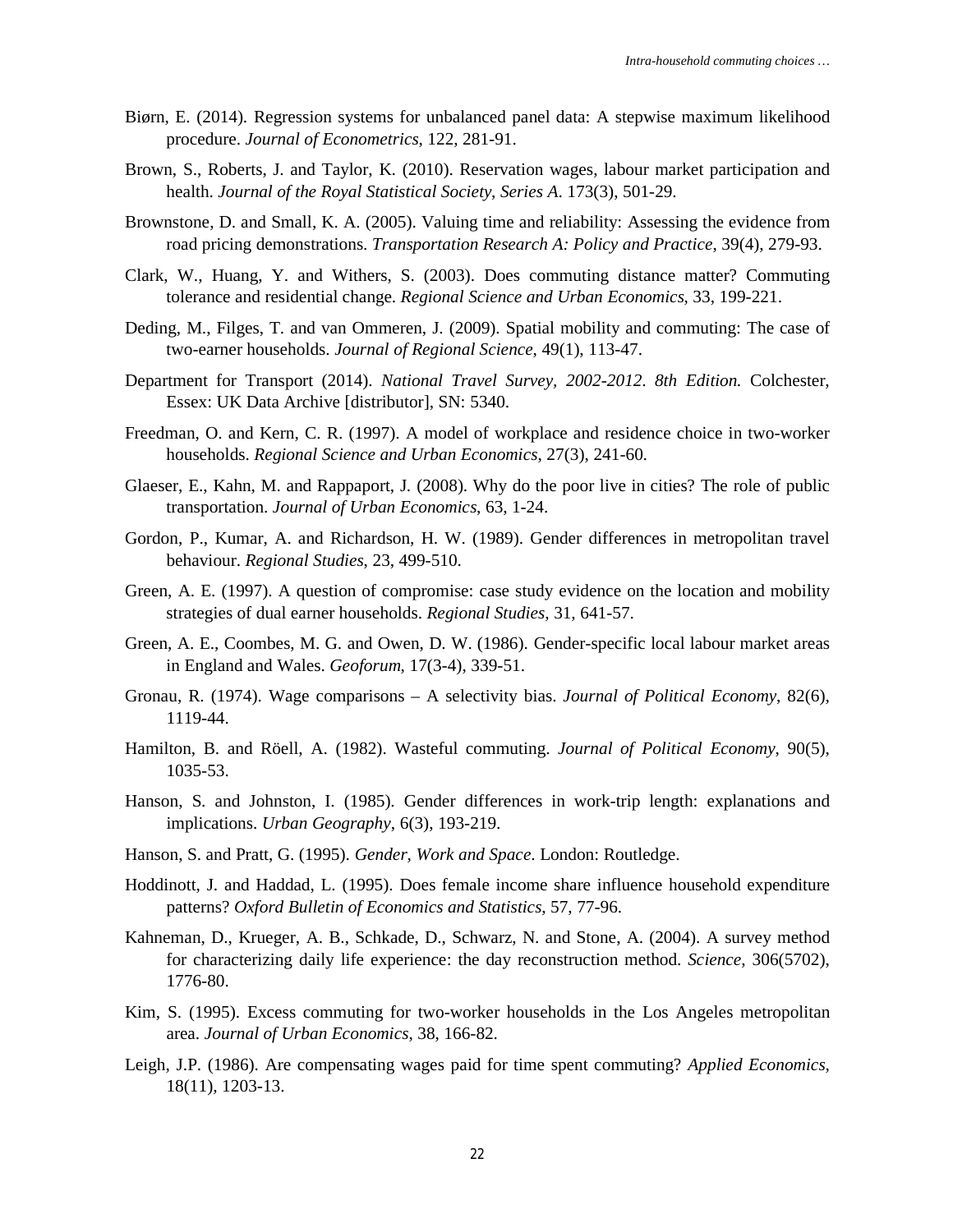- Lundberg, S. and Pollak, R. A. (1993). Separate spheres bargaining and the marriage market, *Journal of Political Economy*, 10, 987-1010.
- MacDonald, H. I. (1999). Women's employment and commuting: Explaining the links. *Journal of Planning Literature*, 13(3), 267-83.
- Madden, J. F. (1980). Urban land use and the growth in two-earner households. *American Economic Review*, 70(2), 191-7.
- Manning, A. (2003). The real thin theory: Monopsony in modern labour markets. *Labour Economics*, 10(2), 105-31.
- Manser, M. and Brown, M. (1980). Marriage and household decision-making: A bargaining analysis. *International Economic Review*, 21(1), 31-44.
- Martin, A., Panter, J., Suhrcke, M. and Ogilvie, D. (2015). Impact of changes in mode of travel to work on changes in body mass index: Evidence from the British Household Panel Survey. *Journal of Epidemiology and Community Health*. (In Press).
- Mills, E. S. (1967). An aggregative model of resource allocation in a metropolitan area. *American Economic Review*, 57, 197-210.
- Mok, D. (2007). Do two-earner households base their choice of residential location on both incomes? *Urban Studies*, 44(4), 723-50.
- McElroy, M. B. and Horney, M. J. (1981). Nash-bargained household decisions. *International Economic Review*, 22, 333-50.
- Mulalic, I., van Ommeren, J. N. and Pilegaard, N. (2014). Wages and commuting: Quasi-natural experiments' evidence from firms that relocate. *Economic Journal*, 124, 1086-1105.
- Muth, R.F. (1969). *Cities and Housing.* University of Chicago Press.
- ONS (2013). Full Report Graduates in the Labour Market 2013. <http://www.ons.gov.uk/ons/rel/lmac/graduates-in-the-labour-market/2013/index.html>
- Pan, J. (2015). Gender segregation in occupations: The role of tipping and social interactions. *Journal of Labor Economics*, 33(2), 365-408.
- Patacchini, E. and Zenou, Y. (2006). Search activities, cost of living and local labor markets. *Regional Science and Urban Economics*, 36(2), 227-48.
- Plaut, P. O. (2006). The intra-household choices regarding commuting and housing. *Transportation Research Part A: Policy and Practice*, 40(7), 561-71.
- Roberts, J., Hodgson, R. and Dolan, P. (2011). It's driving her mad: Gender differences in the effects of commuting on psychological health. *Journal of Health Economics*, 30, 1064-76.
- Rouwendal, J. (1998). Search theory, spatial labor markets, and commuting. *Journal of Urban Economics*, 43, 1-22.
- Rouwendal, J. (1999). Spatial job search and commuting distances. *Regional Science and Urban Economics*, 29, 491-517.
- Rouwendal, J. (2004). Search theory and commuting behavior. *Growth and Change*, 35, 391-418.
- Samuelson, P. A. (1956). Social indifference curves. *Quarterly Journal of Economics*, 70, 1-21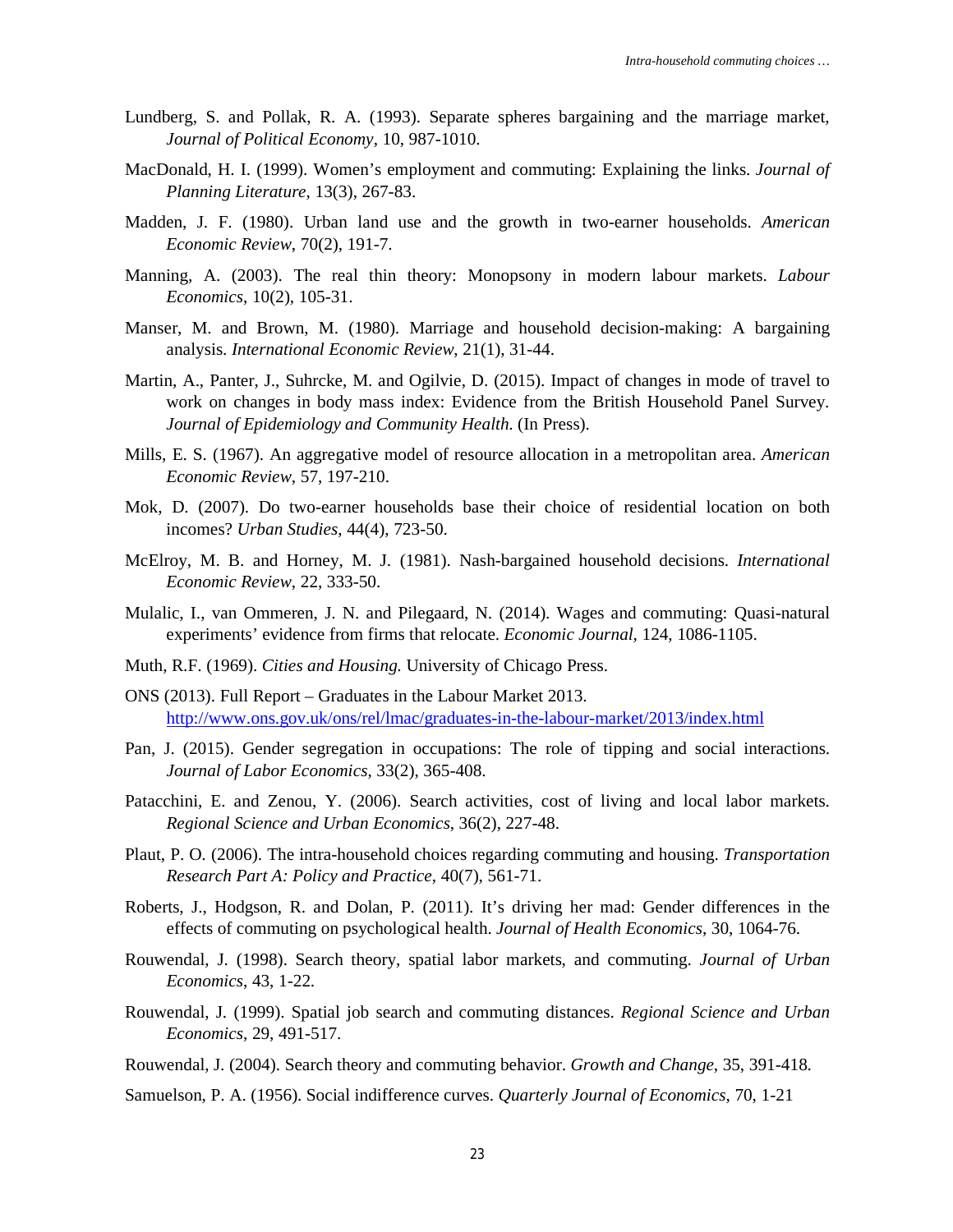- Sermons, M. W. and Koppelman, F. S. (2001). Representing the differences between female and male commute behavior in residential location choice models. *Journal of Transport Geography*, 9, 101-10.
- Simpson, W. and van der Veen, A. (1992). The economics of commuting and the urban labour market. *Journal of Economic Surveys*, 6(1), 45-62.
- Singell, L. D. and Lillydahl, J. H. (1986). An empirical analysis of the commute to work patterns of males and females in two-earner households. *Urban Studies*, 23(2), 119-29.
- Small, K.A. and Song, S. (1992). Wasteful commuting: A resolution. *Journal of Political Economy*, 100, 888-98.
- Sparreboom, T. (2014). Gender equality, part-time work and segregation in Europe. *International Labour Review*, 153(2), 245-68.
- Stutzer, A. and Frey, B. S. (2008). Stress that doesn't pay: The commuting paradox. *Scandinavian Journal of Economics*, 110(2), 339-66.
- Sultana, S. (2006). What about dual-earner households in jobs–housing balance research? An essential issue in transport geography. *Journal of Transport Geography*, 14(5), 393-95.
- Surprenant-Legault, J., Patterson, Z. and El-Geneidy, A. M. (2013). Commuting trade-offs and distance reduction in two-worker households. *Transportation Research Part A*, 51, 12-28.
- Thomas, J. M., (1998). Ethnic variation in commuting propensity and unemployment spells: Some UK evidence. *Journal of Urban Economics*, 43(3), 385-400.
- Tkocz, Z. and Kristensen, G. (1994). Commuting distances and gender: A spatial urban model. *Geographical Analysis*, 26(1), 1-14.
- Turner, T. and Niemeier, D. (1997). Travel to work and household responsibility: New evidence. *Transportation*, 1981, 397-419.
- University of Essex (2014). Institute for Social and Economic Research and NatCen Social Research, *Understanding Society: Waves 1-4, 2009-2013* [computer file]. *6th Edition.* Colchester, Essex: UK Data Archive [distributor] SN: 6614.
- van den Berg, G. and Gorter, C. (1997). Job search and commuting time. *Journal of Business & Economic Statistics*, 15(2), 269-81.
- van Ommeren, J. N. (2000). Job and residential search behaviour of two-earner households. *Papers in Regional Science*, 391, 375-91.
- van Ommeren, J. N., Rietveld, P. and Nijkamp, P. (1998). Spatial moving behavior of two-earner households. *Journal of Regional Science*, 38(1), 23-41.
- White, M. J. (1986). Sex differences in urban commuting patterns. *American Economic Review*, 76(2), 368-72.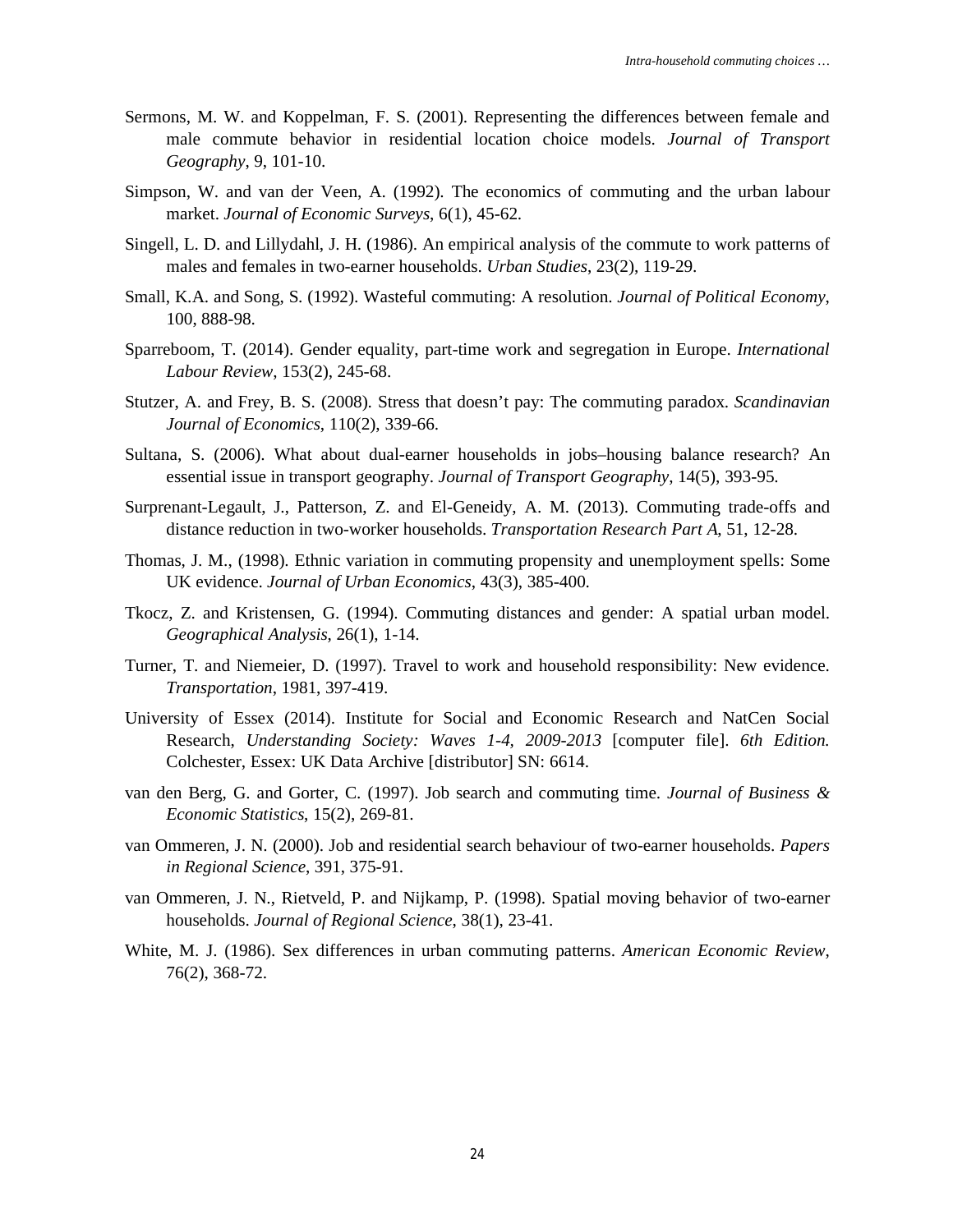**FIGURE 1:** Commuting Distance, Valuation of Time and Income

|                                           |      | High                              | Low                    |
|-------------------------------------------|------|-----------------------------------|------------------------|
| <b>Utility</b><br><sub>of</sub><br>income | High | Α                                 | B<br>long<br>distances |
|                                           | Low  | $\mathbf C$<br>short<br>distances | D                      |

**Value of time** 

*Source:* Adapted from Beesley and Dalvi (1974)

**FIGURE 2:** Density Plots of Commuting Time by Gender

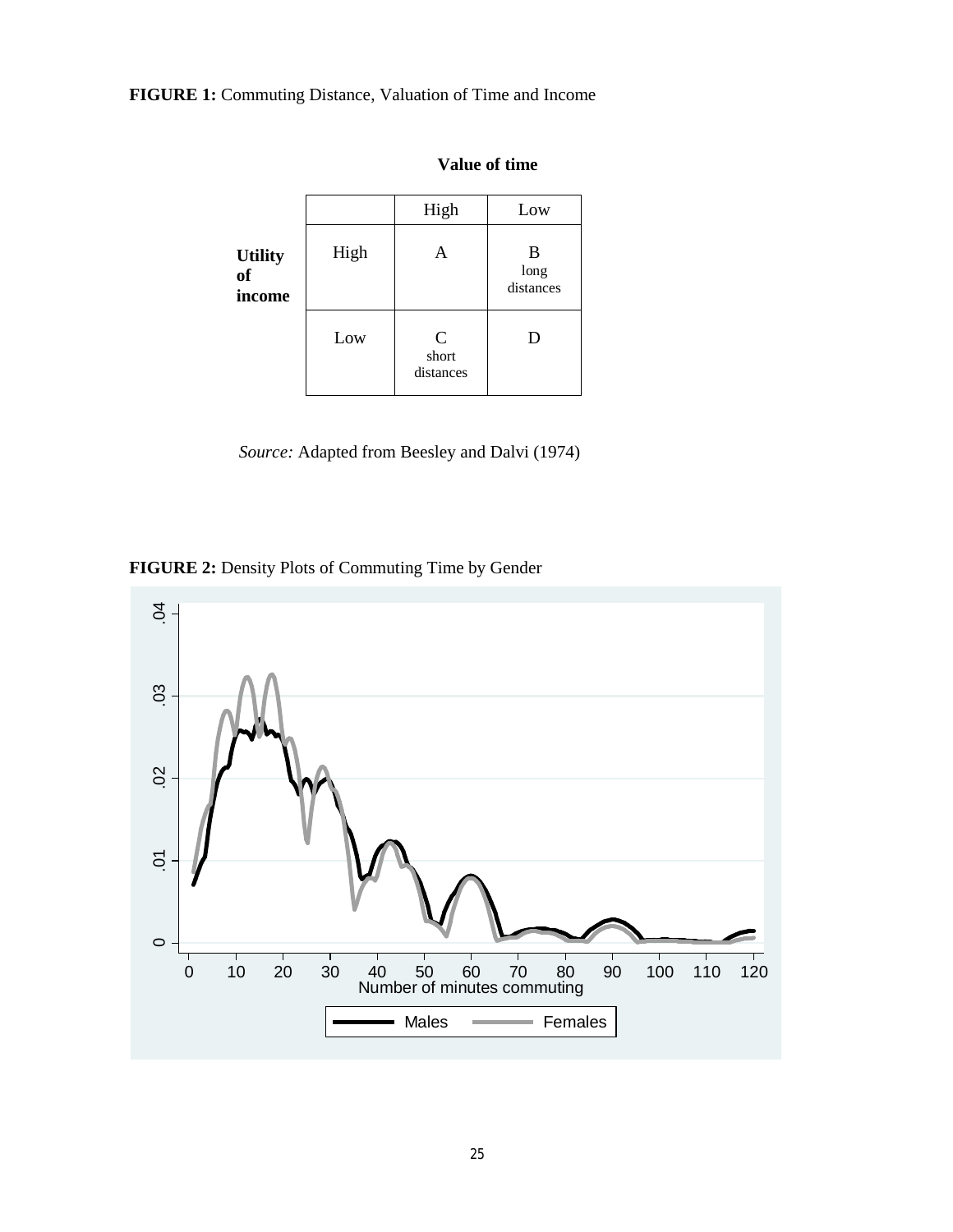|                      | 120:            | <b>XXX</b>                |                                                          |                           | XXXXX XXX X X X                 |                                                      |                           |                                                        | $\mathsf{x}$                     |                           | $\boldsymbol{\mathsf{x}}$                              |                           |                                  |                                             | $\times$ $\times$         |                         | $\times$                       |                                |                           |                           | ×                         |
|----------------------|-----------------|---------------------------|----------------------------------------------------------|---------------------------|---------------------------------|------------------------------------------------------|---------------------------|--------------------------------------------------------|----------------------------------|---------------------------|--------------------------------------------------------|---------------------------|----------------------------------|---------------------------------------------|---------------------------|-------------------------|--------------------------------|--------------------------------|---------------------------|---------------------------|---------------------------|
|                      | $110 -$         | $\times$                  |                                                          | $\times$                  | $\times$                        |                                                      |                           |                                                        |                                  |                           |                                                        |                           |                                  |                                             |                           |                         |                                | ×                              |                           |                           |                           |
|                      |                 | $\boldsymbol{\mathsf{x}}$ | ×                                                        |                           | $\boldsymbol{\mathsf{x}}$       | $\boldsymbol{\mathsf{x}}$                            |                           |                                                        | ×                                |                           | ×                                                      |                           |                                  |                                             |                           |                         |                                |                                | $\boldsymbol{\mathsf{x}}$ |                           |                           |
|                      | $100 -$         | $\boldsymbol{\mathsf{x}}$ | $\times$<br>$\boldsymbol{\mathsf{x}}$                    |                           | $\times$                        | $\times$                                             |                           | $x \times$                                             | $\boldsymbol{\mathsf{x}}$        |                           | $\times$                                               |                           |                                  |                                             |                           |                         | ×                              |                                |                           |                           |                           |
|                      |                 |                           | $\boldsymbol{\mathsf{x}}$<br><b><i>XX XX X X X X</i></b> | $\boldsymbol{\mathsf{x}}$ |                                 |                                                      |                           |                                                        | ×                                |                           | $\boldsymbol{\mathsf{x}}$<br>$\boldsymbol{\mathsf{x}}$ |                           | $\mathsf{x}$                     |                                             | $X \times X$              |                         | ×                              |                                |                           |                           | ×                         |
|                      | $90 -$          |                           |                                                          |                           |                                 |                                                      |                           | $\times$ $\times$                                      |                                  |                           |                                                        |                           |                                  |                                             |                           |                         | ×                              |                                |                           |                           |                           |
|                      | $80 -$          | $\times$                  | $\times$ $\times$                                        | $\boldsymbol{\mathsf{x}}$ | $\times$                        | ×                                                    |                           | ×                                                      |                                  |                           | ×                                                      |                           |                                  |                                             |                           |                         | $\times$                       |                                |                           |                           | $\times$                  |
|                      |                 |                           | XXX, XXXX                                                | $\boldsymbol{\mathsf{x}}$ | $\boldsymbol{\mathsf{x}}$       | $\times$<br>$\boldsymbol{\mathsf{x}}$                | ×                         | ×                                                      | ×                                |                           | ×                                                      |                           | $\times$                         | $\boldsymbol{\mathsf{x}}$                   |                           |                         | $\boldsymbol{\mathsf{x}}$      |                                |                           |                           | ×                         |
|                      | $70 -$          |                           | XX XXX X                                                 | $\boldsymbol{\mathsf{x}}$ | $\times$                        | $\times$                                             | ×                         | $\times$                                               | $\boldsymbol{\mathsf{x}}$        |                           | $\times$                                               |                           | $\times$                         |                                             |                           |                         |                                |                                |                           |                           |                           |
|                      |                 | $\mathsf{x}$              | $\mathsf{x}$<br>$\times$                                 |                           | ×                               |                                                      | ×                         | ☀                                                      |                                  |                           | ×                                                      |                           |                                  |                                             |                           |                         |                                |                                |                           |                           |                           |
| Commuting time males | $60 -$          |                           | <b>XXXXXXXXXX</b><br>x x                                 | ×<br><b>XXXX</b>          | <b>XXX</b><br>×                 | ×<br>×<br>$\times$                                   | ×<br>$\pmb{\times}$       | $\boldsymbol{\mathsf{x}}$<br>$\boldsymbol{\mathsf{x}}$ | ×<br>$\boldsymbol{\mathsf{x}}$ . | $\boldsymbol{\mathsf{x}}$ | $\boldsymbol{\mathsf{x}}$<br>$\boldsymbol{\mathsf{x}}$ |                           | XXX X X                          |                                             |                           |                         | $\boldsymbol{\mathsf{x}}$      |                                |                           | $\boldsymbol{\mathsf{x}}$ | $\boldsymbol{\mathsf{x}}$ |
|                      | $50 -$          | XXX XX                    |                                                          | Ж<br>×                    |                                 | $\pmb{\times}$<br>$\times$                           | $\boldsymbol{\mathsf{x}}$ | $\boldsymbol{\mathsf{x}}$                              | $\boldsymbol{\mathsf{x}}$        | $\boldsymbol{\mathsf{x}}$ | ×                                                      |                           | $\times$                         | $\times$                                    |                           |                         | ×                              |                                |                           |                           |                           |
|                      |                 |                           |                                                          | $\frac{\times}{\times}$   | $\frac{\mathsf{x}}{\mathsf{x}}$ | $X$ XX                                               | $\boldsymbol{\mathsf{x}}$ | ×                                                      | $\frac{\times}{\times}$          |                           | ×                                                      |                           | $\boldsymbol{\mathsf{x}}$        | ×                                           |                           |                         |                                | $\overline{\mathsf{x}}$        |                           |                           | ×                         |
|                      | - 40            |                           |                                                          |                           | ×                               | ×<br>$\boldsymbol{\mathsf{x}}$                       | $\boldsymbol{\mathsf{x}}$ | $\boldsymbol{\mathsf{x}}$                              |                                  |                           |                                                        |                           |                                  | Х                                           |                           |                         | $\boldsymbol{\mathsf{x}}$      | $\boldsymbol{\mathsf{x}}$      | $\times$                  |                           | $\boldsymbol{\mathsf{x}}$ |
|                      |                 |                           |                                                          | ×                         | ×                               | $\overline{\mathsf{x}}$<br>$\boldsymbol{\mathsf{x}}$ | $\mathbf x$               |                                                        |                                  | $\overline{\mathsf{x}}$   | $x \times$                                             | $\boldsymbol{\mathsf{x}}$ | ×                                | $\boldsymbol{\mathsf{x}}$                   |                           |                         | $\pmb{\times}$                 |                                |                           |                           |                           |
|                      | 30 <sup>1</sup> |                           |                                                          |                           |                                 |                                                      | <b>XXX</b>                | $\frac{1}{2}$                                          | ×<br>×                           | Ж                         |                                                        |                           | $\overline{\mathsf{x}}$          | $\boldsymbol{\mathsf{x}}$<br>$\pmb{\times}$ |                           |                         | $\boldsymbol{\mathsf{x}}$<br>× |                                |                           |                           | ×<br>×                    |
|                      | $20 -$          |                           |                                                          |                           |                                 | ×                                                    | ×                         |                                                        | $\boldsymbol{\mathsf{x}}$        | $\times$                  | ×<br>×                                                 | $\times$                  | $\times$<br>$\check{\mathsf{x}}$ | ×                                           | ×                         |                         | $\boldsymbol{\mathsf{x}}$      | ×<br>$\boldsymbol{\mathsf{x}}$ | $\times$                  |                           | ×                         |
|                      |                 |                           |                                                          |                           |                                 | <b>XXXX</b>                                          | <b>XXXXXX</b>             | <b>XXXXXX</b>                                          |                                  |                           |                                                        |                           |                                  |                                             | $\boldsymbol{\mathsf{x}}$ | ×                       | $\pmb{\times}$                 | $\pmb{\times}$                 |                           |                           | ×                         |
|                      | $10 -$          |                           |                                                          |                           |                                 |                                                      |                           |                                                        | XXXX                             | $\boldsymbol{\mathsf{x}}$ | XXX                                                    |                           |                                  | $\frac{x}{x}$                               |                           | $\overline{\mathsf{x}}$ | 姿                              | x                              | $\times$                  |                           |                           |
|                      |                 |                           |                                                          |                           |                                 |                                                      |                           |                                                        |                                  |                           |                                                        |                           | $\check{\mathsf{x}}$             |                                             | x                         |                         |                                |                                |                           |                           | $\boldsymbol{\mathsf{x}}$ |
|                      | $\Omega$        |                           |                                                          |                           |                                 |                                                      |                           |                                                        | ×                                |                           |                                                        |                           |                                  |                                             |                           |                         |                                |                                |                           |                           |                           |
|                      |                 | 0                         | 10                                                       | 20                        |                                 | 30                                                   | 40                        |                                                        | 50                               |                           | 60                                                     |                           | 70                               |                                             | 80                        |                         | 90                             | 100                            |                           | 110                       | 120                       |
|                      |                 |                           |                                                          |                           |                                 |                                                      |                           |                                                        |                                  |                           |                                                        |                           |                                  |                                             |                           |                         |                                |                                |                           |                           |                           |
|                      |                 |                           |                                                          |                           |                                 |                                                      |                           |                                                        | Commuting time females           |                           |                                                        |                           |                                  |                                             |                           |                         |                                |                                |                           |                           |                           |

**FIGURE 3:** Scatter Plot of Commuting Time by Gender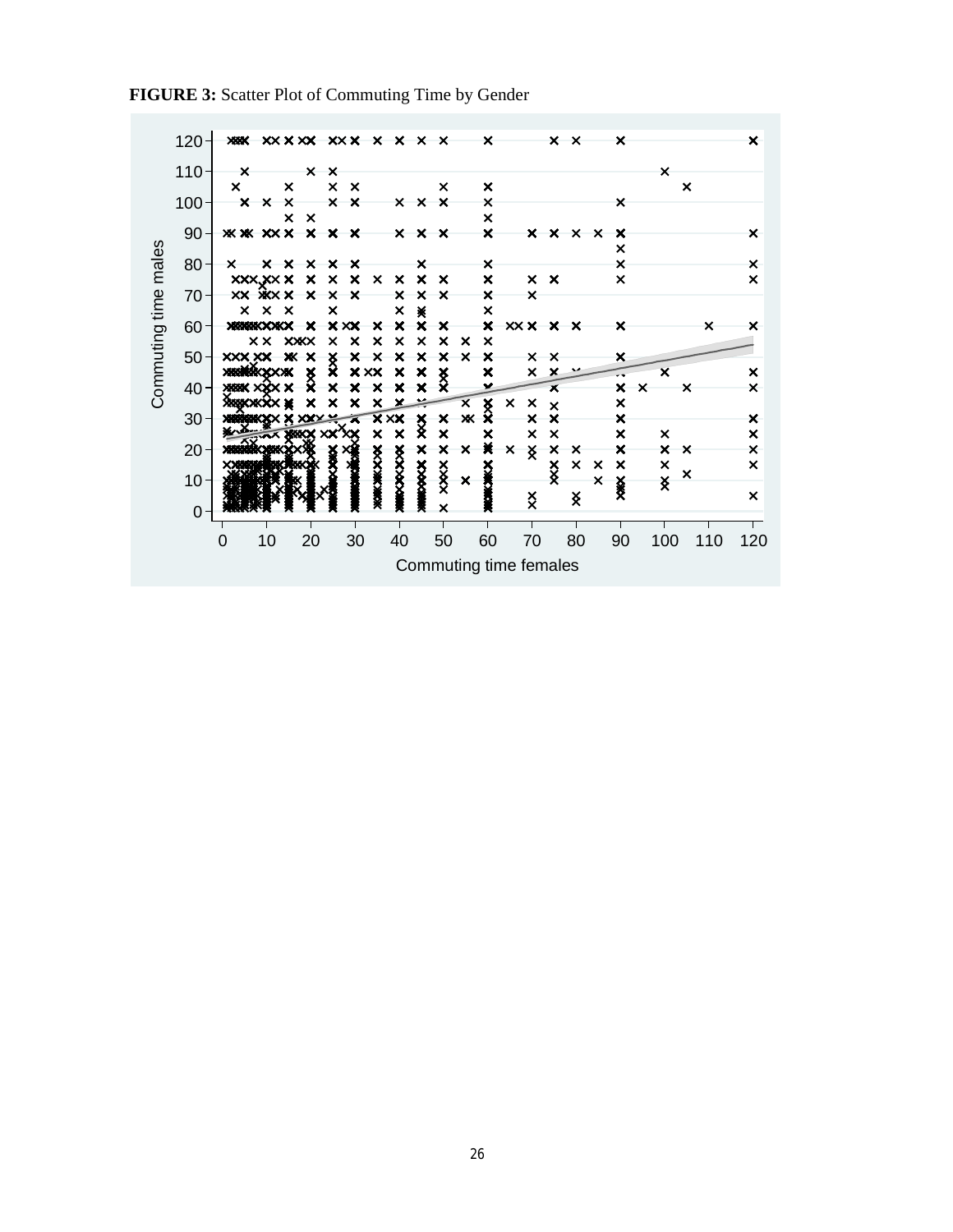|                                                          | <b>MALE</b> |            | <b>FEMALE</b> |            |
|----------------------------------------------------------|-------------|------------|---------------|------------|
|                                                          | <b>MEAN</b> | <b>STD</b> | <b>MEAN</b>   | <u>STD</u> |
| Log commuting time                                       | 3.0929      | 0.827      | 2.9473        | 0.814      |
| Individual demographics                                  |             |            |               |            |
| Aged 16-24                                               | 0.0292      | 0.168      | 0.0545        | 0.227      |
| Aged 25-34                                               | 0.2651      | 0.441      | 0.3251        | 0.468      |
| Aged 35-44                                               | 0.3324      | 0.467      | 0.2869        | 0.452      |
| Aged 45-54                                               | 0.2252      | 0.418      | 0.2155        | 0.411      |
| Children $0-2$ years old $#$                             | 0.1253      | 0.331      | 0.1253        | 0.331      |
| Children 3-4 years old $#$                               | 0.0915      | 0.288      | 0.0915        | 0.288      |
| Children 5-11 years old $*$                              | 0.2333      | 0.417      | 0.2233        | 0.417      |
| Children 12-15 years old $#$                             | 0.1228      | 0.328      | 0.1228        | 0.328      |
| <b>GCSE</b>                                              | 0.1856      | 0.389      | 0.1938        | 0.395      |
| A level                                                  | 0.1994      | 0.399      | 0.1765        | 0.381      |
| Other qualification                                      | 0.0640      | 0.245      | 0.0498        | 0.217      |
| Degree                                                   | 0.4321      | 0.495      | 0.4778        | 0.499      |
| White                                                    | 0.7123      | 0.458      | 0.7028        | 0.419      |
| <b>Black</b>                                             | 0.0463      | 0.210      | 0.0552        | 0.228      |
| Asian                                                    | 0.1157      | 0.258      | 0.1073        | 0.269      |
| Individual labour market characteristics                 |             |            |               |            |
|                                                          | 2.6141      | 0.538      | 2.4072        | 0.520      |
| Log labour income per hour<br>Professional               | 0.0737      | 0.261      | 0.0581        | 0.234      |
|                                                          | 0.4127      | 0.492      | 0.3949        | 0.489      |
| Managerial & technical<br>Skilled non-manual             | 0.1369      | 0.344      | 0.3127        | 0.464      |
| Skilled manual                                           | 0.2152      | 0.411      | 0.0498        | 0.217      |
|                                                          | 0.0988      | 0.298      | 0.1489        | 0.356      |
| Partly skilled                                           |             | 7.290      |               | 9.912      |
| Number of hours worked                                   | 38.4229     |            | 30.3144       |            |
| Household income and housing situation                   |             |            |               |            |
| Log household income (all others)                        | 7.3478      | 0.627      | 7.7509        | 0.546      |
| Own home outright $*$                                    | 0.1248      | 0.331      | 0.1248        | 0.331      |
| Mortgage no negative equity <sup>#</sup>                 | 0.6167      | 0.486      | 0.6167        | 0.486      |
| Mortgage and negative equity <sup>#</sup>                | 0.0389      | 0.193      | 0.0389        | 0.193      |
| Years in current home                                    | 5.0729      | 7.227      | 5.0729        | 7.227      |
| Number of cars in household <sup>#</sup>                 | 1.5414      | 0.749      | 1.5414        | 0.749      |
| Number of rooms in home per head <sup>#</sup>            | 2.3310      | 0.773      | 2.3310        | 0.773      |
| Likes neighbourhood                                      | 0.3882      | 0.487      | 0.3957        | 0.489      |
| Area level controls & local labour market conditions     |             |            |               |            |
| Urban area <sup>§</sup>                                  | 0.8441      | 0.363      | 0.8441        | 0.363      |
| Log crime rate $\delta$                                  | 1.8829      | 0.769      | 1.8829        | 0.769      |
| Log number of food stores/population <sup>\$</sup>       | $-0.3946$   | 0.498      | $-0.3946$     | 0.498      |
| Log number of employment centres/population <sup>3</sup> | $-0.1678$   | 0.630      | $-0.1678$     | 0.630      |
| Log number of secondary schools/population $\delta$      | 0.5193      | 0.856      | 0.5193        | 0.856      |
| Log number of hospitals/population $\delta$              | $-0.9669$   | 3.601      | $-0.9669$     | 3.601      |
| Log unemployment rate <sup>%</sup>                       | 2.1433      | 0.378      | 2.1433        | 0.378      |
| Log unemployment/vacancy rate <sup>%@</sup>              | 1.4275      | 0.509      | 1.4275        | 0.509      |
| Log female relative growth in employment <sup>%</sup>    | $-0.1966$   | 1.442      | $-0.1966$     | 1.442      |
| Log female relative wage $\%$                            | $-0.2417$   | 0.080      | $-0.2417$     | 0.080      |
| Number of couples                                        | 5,888       |            | 5,888         |            |
| Number of observations                                   |             | 11,776     |               |            |

**Notes:** (i)  $*$  denotes household (couple) specific variable; (ii)  $*$  denotes a LSOA specific variable; (iii)  $*$  denotes a LAD specific variable; (iv)  $^{\circ\circ}$  number of observations 4,874 (9,748) couples (individuals).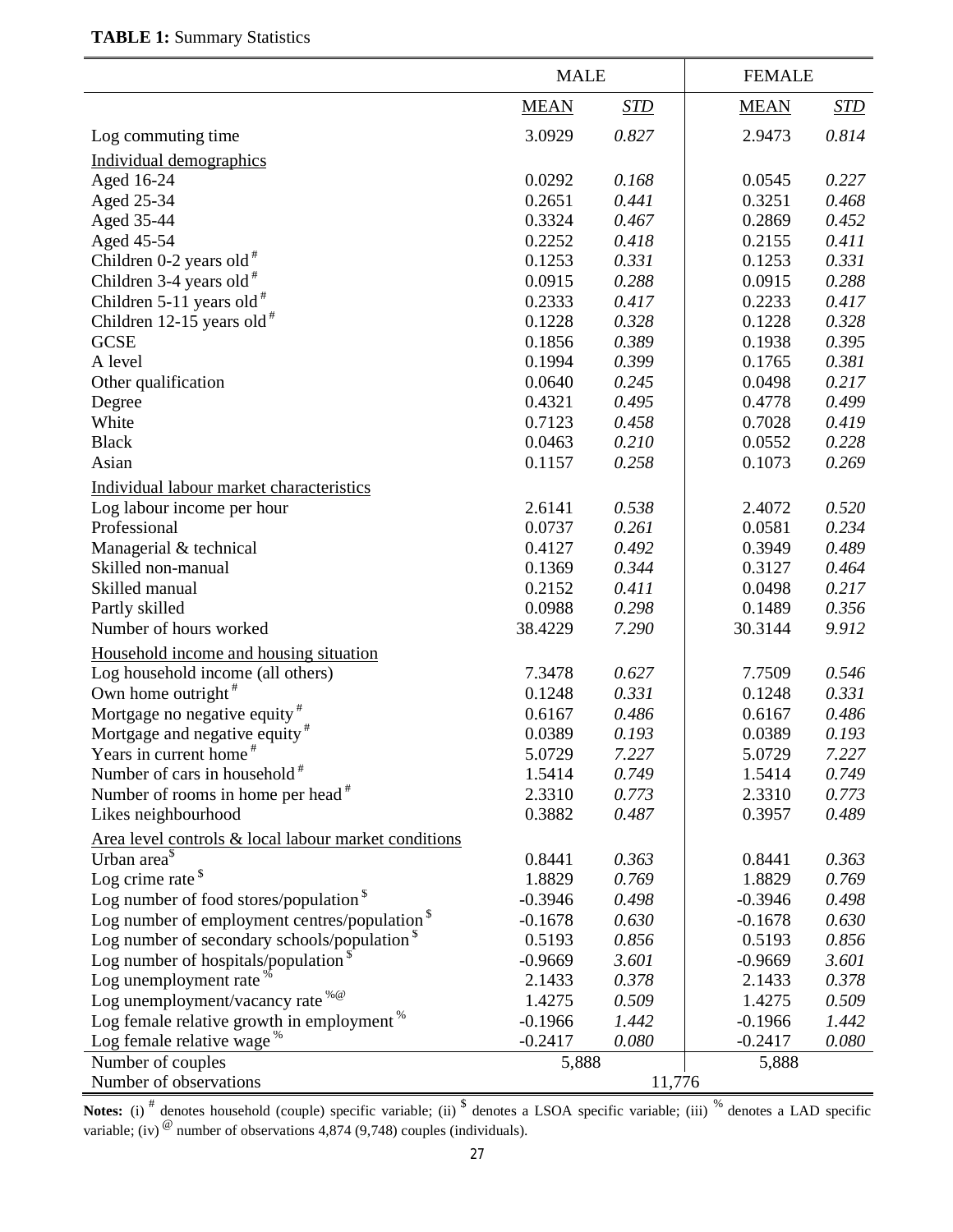|                                                      | LOG COMMUTING TIME           |         |                            |         |  |  |
|------------------------------------------------------|------------------------------|---------|----------------------------|---------|--|--|
|                                                      | <b>MALE</b><br><b>FEMALE</b> |         |                            |         |  |  |
| Individual demographics                              | Coef.                        | t-stat  | Coef.                      | t-stat  |  |  |
| Aged 16-24                                           | 0.1199                       | (1.12)  | 0.3378                     | (5.84)  |  |  |
| Aged 25-34                                           | 0.1298                       | (2.05)  | 0.3696                     | (7.54)  |  |  |
| Aged 35-44                                           | 0.1074                       | (2.79)  | 0.2279                     | (4.28)  |  |  |
| Aged 45-54                                           | 0.0630                       | (1.22)  | 0.1870                     | (3.97)  |  |  |
| Children 0-2 years old                               | $-0.0024$                    | (0.06)  | $-0.0055$                  | (0.17)  |  |  |
| Children 3-4 years old                               | $-0.0367$                    | (0.91)  | 0.0142                     | (0.45)  |  |  |
| Children 5-11 years old                              | 0.0365                       | (1.05)  | $-0.1339$                  | (4.36)  |  |  |
| Children 12-15 years old                             | $-0.0469$                    | (1.06)  | $-0.0732$                  | (2.11)  |  |  |
| <b>GCSE</b>                                          | 0.1204                       | (2.44)  | 0.1482                     | (3.80)  |  |  |
| A level                                              | 0.2089                       | (4.19)  | 0.0816                     | (2.01)  |  |  |
| Other qualification                                  | 0.1804                       | (2.60)  | 0.0473                     | (0.91)  |  |  |
| Degree                                               | 0.2336                       | (4.74)  | 0.2077                     | (5.37)  |  |  |
| White                                                | 0.0110                       | (0.22)  | $-0.0299$                  | (0.84)  |  |  |
| <b>Black</b>                                         | 0.0555                       | (0.47)  | 0.2548                     | (2.66)  |  |  |
| Asian                                                | $-0.0306$                    | (0.35)  | $-0.1007$                  | (1.33)  |  |  |
| Individual labour market characteristics             |                              |         |                            |         |  |  |
| Log labour income per hour                           | 0.2892                       | (10.50) | 0.2847                     | (14.00) |  |  |
| Professional                                         | 0.0335                       | (0.41)  | 0.2001                     | (2.89)  |  |  |
| Managerial & technical                               | 0.0259                       | (0.39)  | 0.0452                     | (1.80)  |  |  |
| Skilled non-manual                                   | 0.0640                       | (0.89)  | 0.1984                     | (3.56)  |  |  |
| Skilled manual                                       | $-0.1139$                    | (1.70)  | 0.0091                     | (0.14)  |  |  |
| Partly skilled                                       | $-0.0419$                    | (0.54)  | $-0.0578$                  | (1.00)  |  |  |
| Number of hours worked                               | 0.0116                       | (6.84)  | 0.1031                     | (8.77)  |  |  |
| Inverse mills ratio                                  | 0.2206                       | (2.15)  | 0.1074                     | (2.59)  |  |  |
| Household income and housing situation               |                              |         |                            |         |  |  |
| Log household income (all others)                    | 0.1108                       | (6.09)  | 0.1359                     | (8.38)  |  |  |
| Own home outright                                    | 0.1416                       | (2.52)  | 0.2072                     | (4.84)  |  |  |
| Mortgage no negative equity                          | 0.0966                       | (2.24)  | 0.1176                     | (3.76)  |  |  |
| Mortgage and negative equity                         | 0.2282                       | (2.99)  | 0.2034                     | (3.59)  |  |  |
| Years in current home                                | $-0.0028$                    | (1.08)  | $-0.0060$                  | (2.72)  |  |  |
| Number of cars in household                          | $-0.0326$                    | (2.59)  | $-0.0312$                  | (2.03)  |  |  |
| Number of rooms in home per head                     | 0.0036                       | (0.17)  | $-0.0048$                  | (0.30)  |  |  |
| Likes neighbourhood                                  | $-0.0579$                    | (2.05)  | 0.0305                     | (1.44)  |  |  |
| Area level controls & local labour market conditions |                              |         |                            |         |  |  |
| Urban area                                           | 0.0832                       | (1.23)  | $-0.0578$                  | (1.12)  |  |  |
| Log crime rate                                       | 0.0383                       | (2.97)  | 0.0074                     | (0.50)  |  |  |
| Log number of food stores/population                 | 0.0777                       | (1.30)  | $-0.0406$                  | (0.90)  |  |  |
| Log number of employment centres/population          | $-0.1348$                    | (3.16)  | 0.0024                     | (0.08)  |  |  |
| Log number of secondary schools/population           | $-0.0126$                    | (0.45)  | $-0.0273$                  | (1.30)  |  |  |
| Log number of hospitals/population                   | $-0.0038$                    | (0.56)  | 0.0022                     | (0.46)  |  |  |
| Log unemployment rate                                | 0.1594                       | (4.35)  | 0.0987                     | (3.60)  |  |  |
| $\rho$ ; p-value                                     |                              |         | 0.1876; $p=[0.000]$        |         |  |  |
| Number of observations (N)                           |                              |         | 11,776 [m=5,888 : f=5,888] |         |  |  |

| <b>TABLE 2: Panel Seemingly Unrelated Regression Models of Couples Commuting Time</b> |  |
|---------------------------------------------------------------------------------------|--|
|                                                                                       |  |

**Notes:** (i) other controls include binary indicators for region of residence and year of interview; (ii) ρ is the correlation between the error terms from the male and female commuting time equations.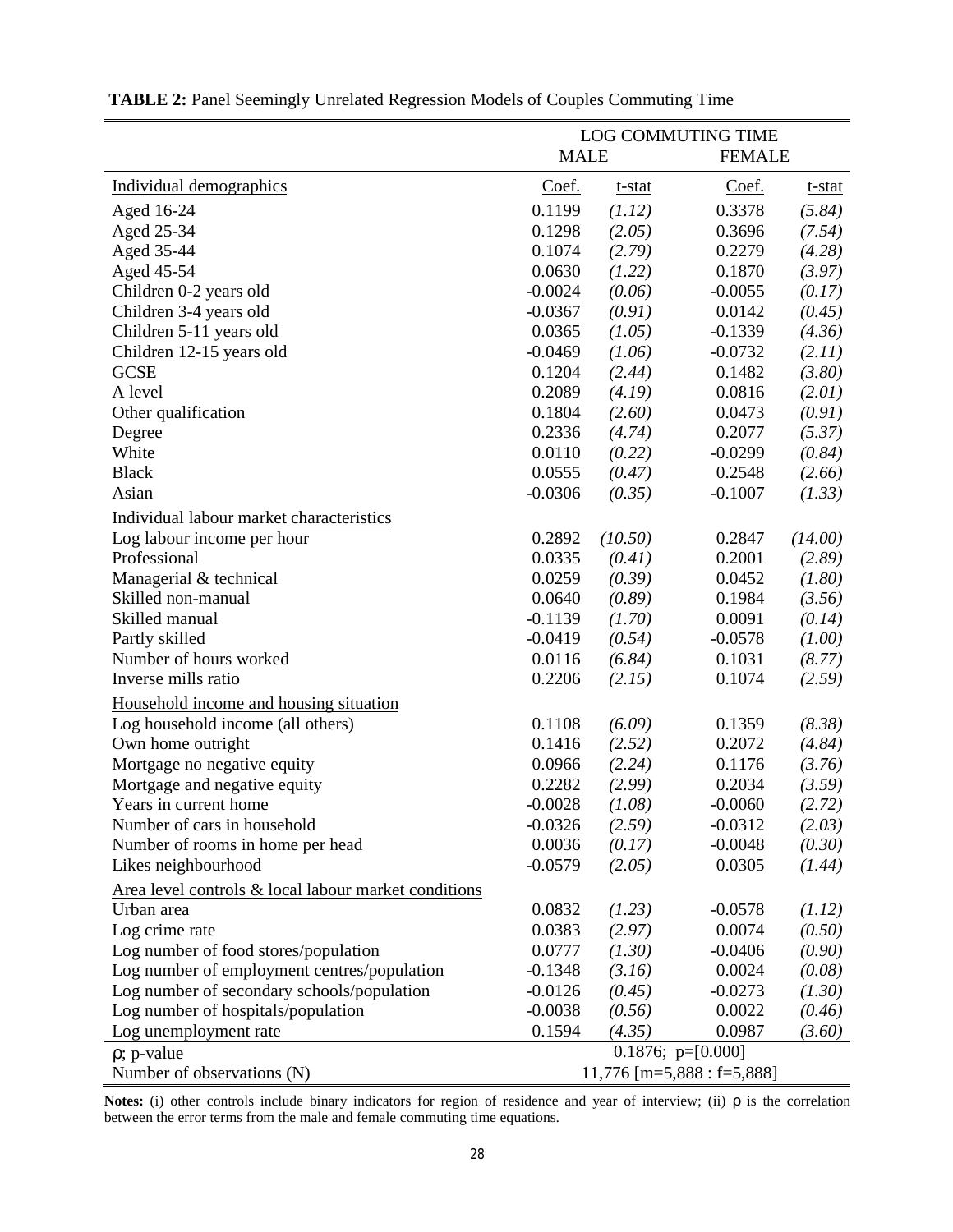|                                          |        |                      |             |        | <b>LOG COMMUTING TIME</b> |               |
|------------------------------------------|--------|----------------------|-------------|--------|---------------------------|---------------|
|                                          | N      | $\rho$ ; p-value     | <b>MALE</b> |        | <b>FEMALE</b>             |               |
|                                          |        |                      | Coef.       | t-stat | Coef.                     | <u>t-stat</u> |
| Log unemployment/vacancy rate            | 9,748  | 0.1728; $p=$ [0.000] | 0.0946      | (2.91) | 0.1026                    | (3.86)        |
| Log female relative growth in employment | 11,776 | 0.1895; $p=$ [0.000] | $-0.0060$   | (0.72) | $-0.0176$                 | (3.92)        |
| Log female relative wage                 | 11,776 | 0.1895; $p=$ [0.000] | $-0.2270$   | (1.14) | $-0.2531$                 | (2.71)        |

|  |  | TABLE 3: Panel Seemingly Unrelated Regression Models of Couples Commuting Time - Alternative Local labour Market Indicators |
|--|--|-----------------------------------------------------------------------------------------------------------------------------|
|  |  |                                                                                                                             |

**Notes:** (i) model specification and other controls as in Table 2; (ii) ρ is the correlation between the error terms from the male and female commuting time equations.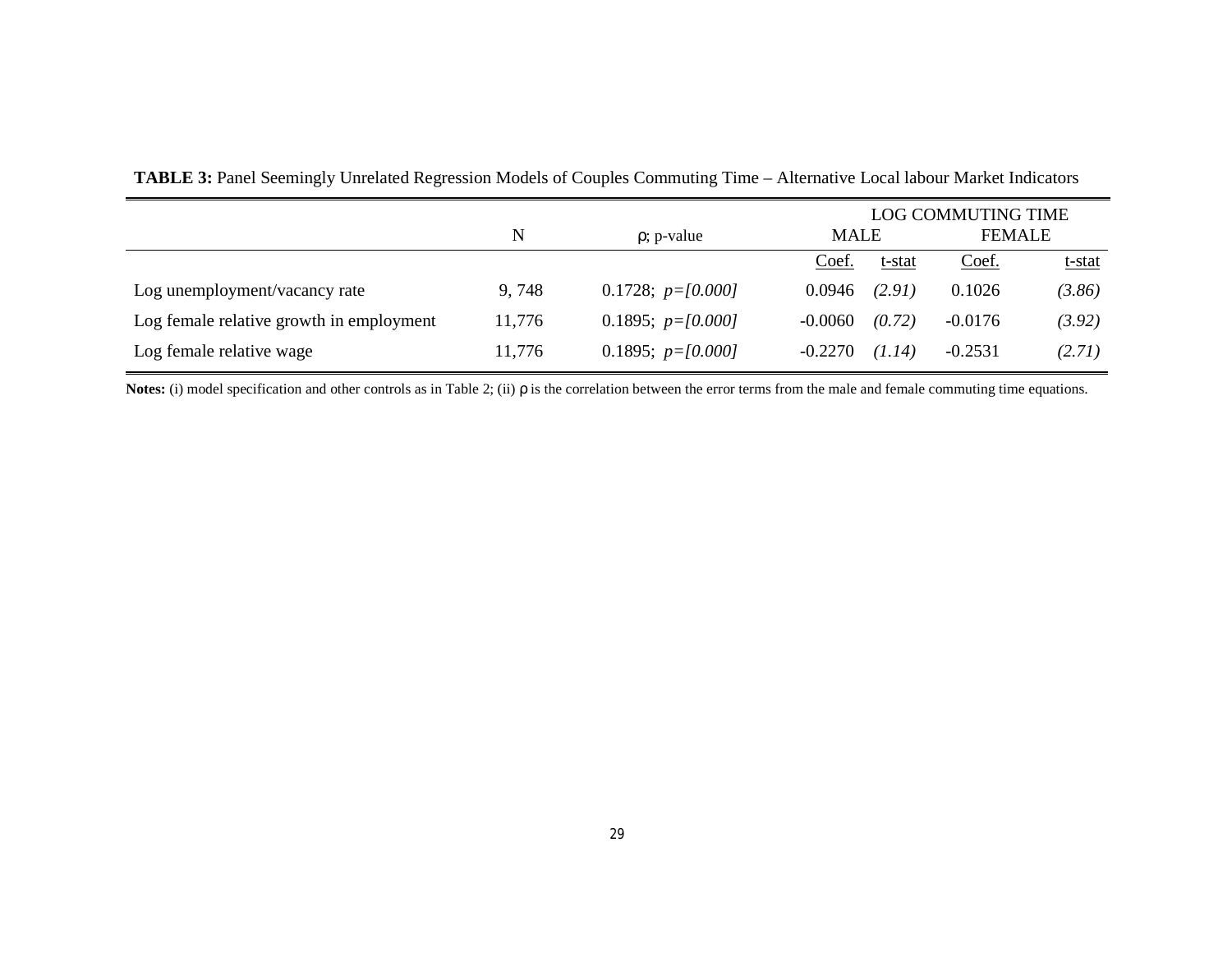| TABLE 4: Panel Seemingly Unrelated Regression Models of Couples Commuting Time – Mode of Transport and Home Movers |  |  |  |
|--------------------------------------------------------------------------------------------------------------------|--|--|--|
|                                                                                                                    |  |  |  |

|                                                               | (1) MODE OF TRANSPORT |        |               |        |             | (2) MOVED HOME |               |        |
|---------------------------------------------------------------|-----------------------|--------|---------------|--------|-------------|----------------|---------------|--------|
|                                                               | <b>MALE</b>           |        | <b>FEMALE</b> |        | <b>MALE</b> |                | <b>FEMALE</b> |        |
|                                                               | Coef.                 | t-stat | Coef.         | t-stat | Coef.       | t-stat         | Coef.         | t-stat |
| <b>PANEL A: UNEMPLOYMENT RATE</b>                             |                       |        |               |        |             |                |               |        |
| Log unemployment rate                                         | 0.1654                | (4.47) | 0.1249        | (4.51) | 0.1646      | (4.43)         | 0.0966        | (3.47) |
| Log unemployment rate $\times S$                              | $-0.0212$             | (1.43) | $-0.0765$     | (6.86) | $-0.0446$   | (1.96)         | 0.0136        | (0.79) |
| <b>PANEL B: UNEMPLOYMENT TO VACANCY RATIO</b>                 |                       |        |               |        |             |                |               |        |
| Log unemployment/vacancy rate                                 | 0.1246                | (3.55) | 0.1337        | (4.67) | 0.1000      | (3.06)         | 0.1027        | (3.84) |
| Log unemployment/vacancy rate $\times S$                      | $-0.0652$             | (2.53) | $-0.0656$     | (3.14) | $-0.0470$   | (2.26)         | $-0.0009$     | (0.03) |
| <b>PANEL C: GROWTH IN FEMALE EMPLOYMENT RELATIVE TO TOTAL</b> |                       |        |               |        |             |                |               |        |
| Log female relative growth in employment                      | 0.0074                | (0.65) | $-0.0171$     | (2.25) | $-0.0101$   | (1.17)         | $-0.0238$     | (3.78) |
| Log female relative growth in employment $\times S$           | $-0.0293$             | (1.73) | $-0.0013$     | (0.11) | 0.0371      | (1.16)         | 0.0584        | (2.52) |
| <b>PANEL D: FEMALE RELATIVE WAGE</b>                          |                       |        |               |        |             |                |               |        |
| Log female relative wage                                      | $-0.3610$             | (0.71) | $-0.4875$     | (3.12) | $-0.2754$   | (1.38)         | $-0.2432$     | (2.77) |
| Log female relative wage $\times S$                           | 0.2685                | (2.26) | 0.4614        | (5.19) | 0.3539      | (1.64)         | $-0.0946$     | (0.64) |

Notes: (i) control variables as in Table 2; (ii) in column 1 S is a binary indicator equal to unity if both the male and female use a car to commute to work (zero otherwise); (iii) and in column 2 S is a binary indicator equal to unity if the couple moved home, i.e. address, within the last 12 months.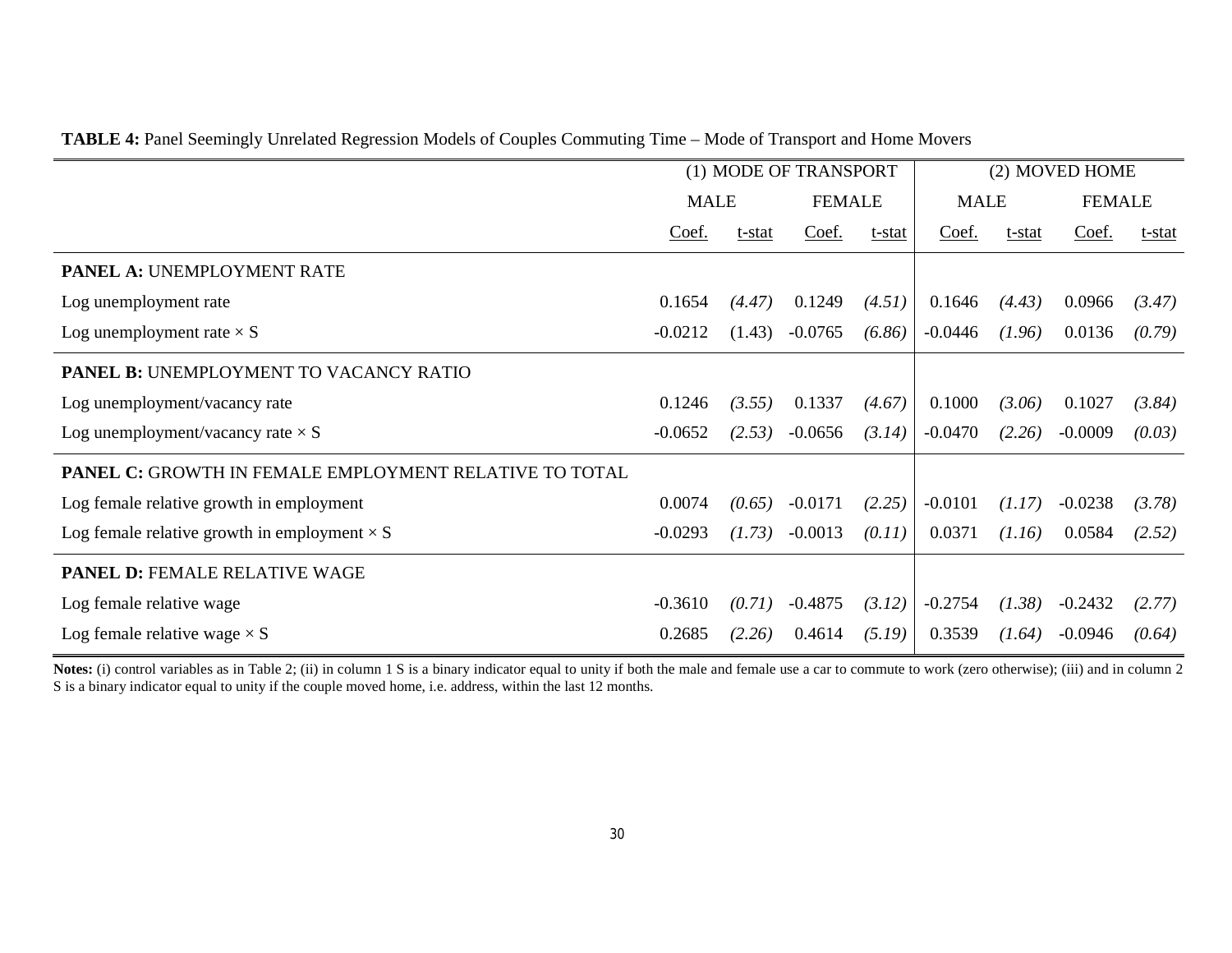|                                                        | (1) HOMEOWNER |             |           |               |           | (2) FEMALE SHARE |               |        |
|--------------------------------------------------------|---------------|-------------|-----------|---------------|-----------|------------------|---------------|--------|
|                                                        |               | <b>MALE</b> |           | <b>FEMALE</b> |           | <b>MALE</b>      | <b>FEMALE</b> |        |
|                                                        | Coef.         | t-stat      | Coef.     | t-stat        | Coef.     | t-stat           | Coef.         | t-stat |
| PANEL A: UNEMPLOYMENT RATE                             |               |             |           |               |           |                  |               |        |
| Log unemployment rate                                  | 0.1358        | (3.55)      | 0.0671    | (2.37)        | 0.1471    | (3.76)           | 0.0528        | (1.74) |
| Log unemployment rate $\times$ S1                      | 0.0341        | (1.96)      | 0.0459    | (3.47)        | 0.0126    | (0.71)           | 0.0462        | (3.45) |
| Log unemployment rate $\times$ S2                      |               |             |           |               | 0.1139    | (3.35)           | 0.0610        | (2.36) |
| PANEL B: UNEMPLOYMENT TO VACANCY RATIO                 |               |             |           |               |           |                  |               |        |
| Log unemployment/vacancy rate                          | 0.0824        | (2.08)      | 0.0991    | (3.12)        | 0.0947    | (2.27)           | 0.0358        | (1.01) |
| Log unemployment/vacancy rate $\times$ S1              | 0.0166        | (0.55)      | 0.0034    | (0.14)        | 0.0010    | (0.20)           | 0.0679        | (2.61) |
| Log unemployment/vacancy rate $\times$ S2              |               |             |           |               | 0.1015    | (1.85)           | 0.1081        | (2.22) |
| PANEL C: GROWTH IN FEMALE EMPLOYMENT RELATIVE TO TOTAL |               |             |           |               |           |                  |               |        |
| Log female relative growth in employment               | 0.0215        | (1.10)      | 0.0039    | (0.27)        | $-0.0168$ | (1.03)           | 0.0364        | (3.04) |
| Log female relative growth in employment $\times$ S1   | $-0.0341$     | (1.57)      | $-0.026$  | (2.67)        | 0.0068    | (0.35)           | $-0.0686$     | (4.84) |
| Log female relative growth in employment $\times$ S2   |               |             |           |               | 0.1164    | (2.86)           | $-0.0687$     | (2.34) |
| <b>PANEL D: FEMALE RELATIVE WAGE</b>                   |               |             |           |               |           |                  |               |        |
| Log female relative wage                               | $-0.0448$     | (0.19)      | 0.1192    | (0.70)        | $-0.4038$ | (1.66)           | $-0.0158$     | (1.09) |
| Log female relative wage $\times$ S1                   | $-0.2394$     | (1.54)      | $-0.4832$ | (4.29)        | 0.1359    | (0.91)           | $-0.3209$     | (2.89) |
| Log female relative wage $\times$ S2                   |               |             |           |               | $-0.5854$ | (1.92)           | $-0.4867$     | (2.18) |

**TABLE 5:** Panel Seemingly Unrelated Regression Models of Couples Commuting Time – Housing Tenure and Female Share of Household Income

Notes: (i) control variables as in Table 2; (ii) in column 1 S1 is a binary indicator equal to unity if the household owns their home (zero otherwise) and S2=0; (iii) in column 2 S1 is equal to unity if the contribution of the females income to total household income is between 33% and 66% (zero otherwise); (iv) in column 2 S2 is equal to unity if the contribution of the females income to total household income is above 66% (zero otherwise).